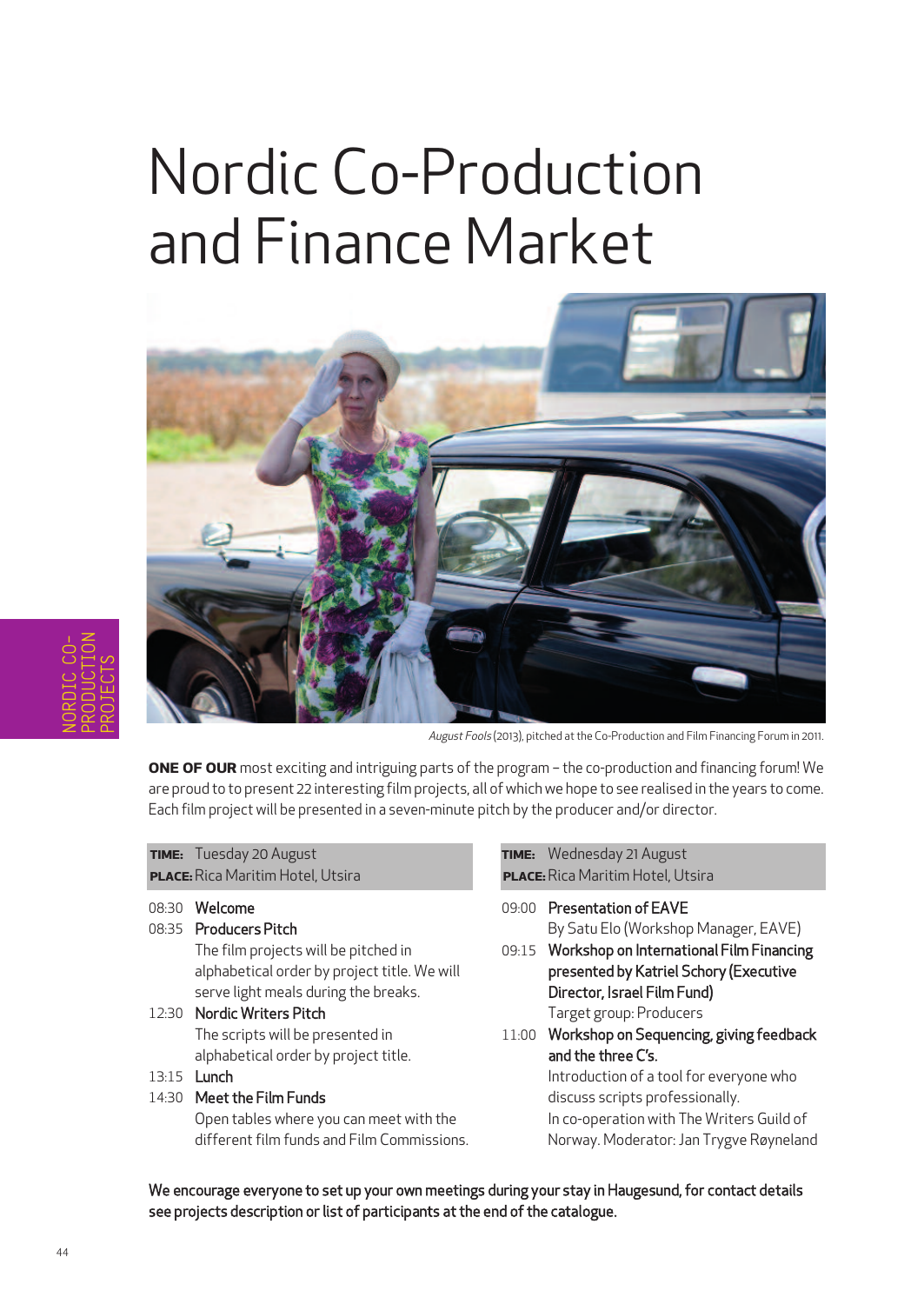# And Breathe Normally

**SYNOPSIS:** At the edge of Iceland's Reykjanes peninsula, a quiet and unassuming Keflavik airport rests, surrounded by a vast volcanic landscape and the periodic soaring of an airplane. It is here that the young and struggling Lara, a border-patrol officer in training, will encounter Ajay, an asylum seeker from Uganda. The latter finds herself apprehended at the airport due to false documentation, a process Lara participates in as an ambitious trainee who feels compelled to prove herself as a worthy guardian of the law. While Ajay is incarcerated temporarily, the seemingly ambitious Lara is secretly grappling with securing a home for her children and proving to social workers that she is indeed a fit mother. Unbeknownst to them, their paths will continue to periodically intersect – culminating with Ajay coming to Lara's rescue in a moment of despair following foreclosure. An unlikely bond will form, compelling Lara to risk her newfound job in the name of justice.

Atmospheric and lyrical, this is a film about finding one's place in the world.

**ÍSOLD UGGADÓTTIR** is a two-time winner of the Icelandic Academy Awards for best short, and four-time nominee. Her films have been screened at over 100 festivals, including Sundance, Telluride and ND/NF in New York, winning 30 awards. She holds an MFA from Columbia and was named one of the rising stars of Icelandic film by Screen International.

**SKULI FR. MALMQUIST**, co-founder of Zik Zak and member of ACE, has produced and sold films to over 100 territories, winning more than 100 awards. Titles include Volcano (2011, Cannes), Last Farm (2004, Oscar Nominee), Undercurrent (2010, Nominee, Nordic Council Film Prize), The Good Heart (2009, with Brian Cox and Paul Dano) and the forthcoming  $Z$  for Zachariah (directed by Craig Zobel).

**ZIK ZAK** was founded in 1995 by Skuli Fr. Malmquist and Thor Sigurjonsson. Since then the company has become one of the leading players on the Icelandic filmmaking scene, garnering numerous awards at prominent festivals, and worldwide distribution.



**ÍSOLD UGGADÓTTIR**



**SKULI MALMQUIST**



COUNTRY Iceland DIRECTOR Ísold Uggadóttir PRODUCER Skuli Fr. Malmquist PRODUCTION COMPANY Zik Zak TOTAL BUDGET €1.500.000 BUDGET CONFIRMED €100.000 FINANCIER PARTNERS No. 9 Productions GENRE Drama SHOOTING START April 2014 SHOOTING LANGUAGE Icelandic and English CONTACT PERSON Skúli Malmquist CELLULAR 00354 699 7664 E-MAIL skuli@zikzak.is WEBSITE www.AndBreatheNormally.com LOOKING FOR Coproduction partner from Scandinavian countries / Sales Agent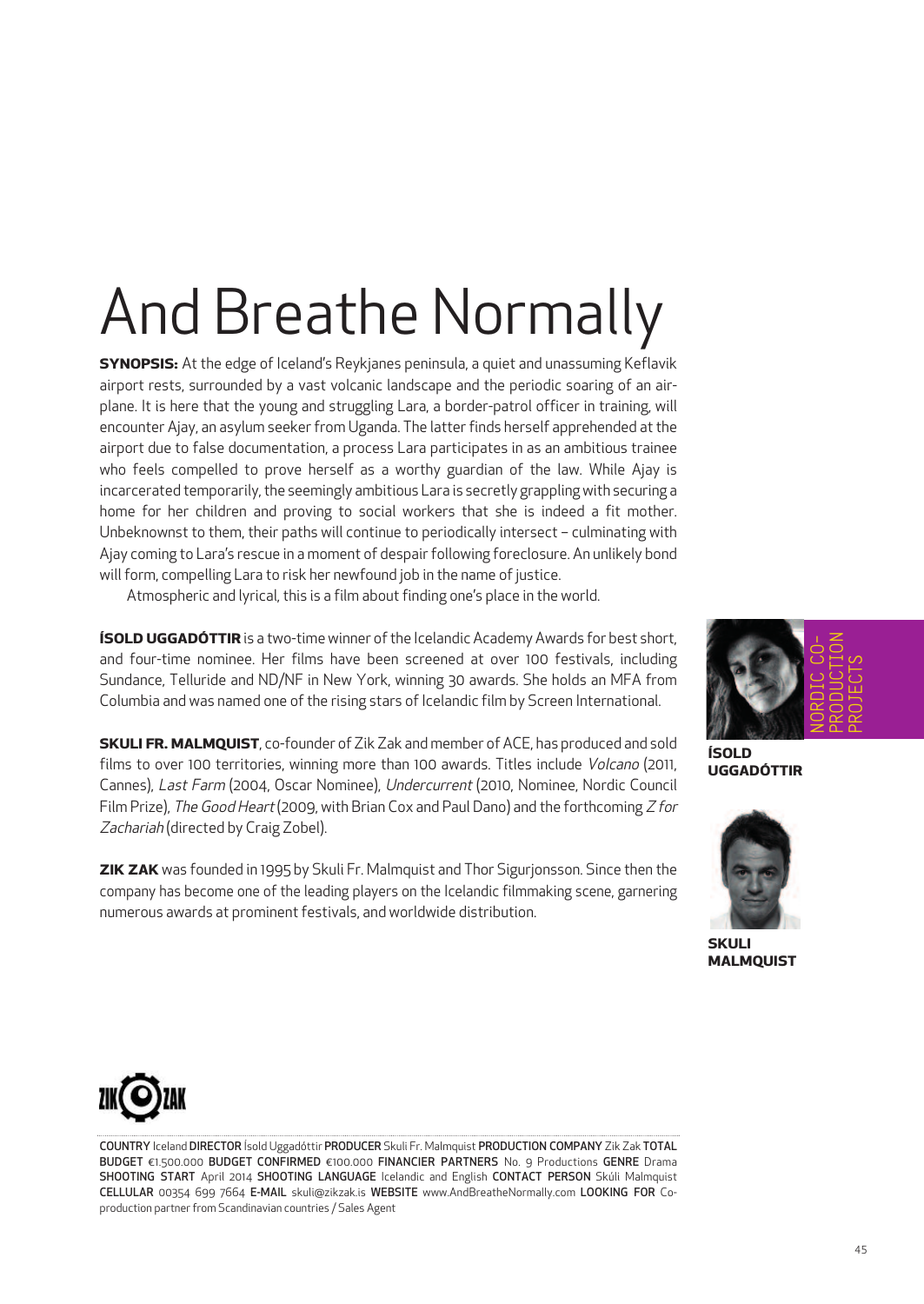## The Beacon

**SYNOPSIS:** Peter is a surgeon who has retreated to a lighthouse in the middle of the ocean to reorganise his life. Alone on this rock, with no boat in sight and no communication to the outside world, he wakes up feeling terrible from the mix of pills and liquor he had the night before. He goes out to clear his head, only to find a young Asian boy, about 8-years-old, floating in the water. Peter pulls him ashore and resuscitates him. They have no common language and the boy is terrified. It takes a while for him to trust Peter or to eat the food Peter offers. When he eats too much, too quickly, he throws up a small rubber bag. Peter makes him vomit again and more rubber bags, with over half a kilo drugs, come back up. Peter finds a GPS locator in one of the bags and knows that someone will follow. He will play a cat and mouse game to save the child's life.

**JP (JUKKA-PEKK) SIILI** has an MA from the Aalto University School of Art and Design Helsinki. His first student film won the grand prix at the Cilect Festival in Karlovy Vary. His first feature film Young Gods (2003), about teenagers secretly videotaping their sex lives, caused an uproar in Finland. The rock movie Ganes was a box office hit in Finland in 2007. His fourth feature film, Härmä, a western with knives, opened in Finland in 2012.

**ALEKSI BARDY** is a Finnish scriptwriter, producer and professor. He has produced eight features, including Lapland Odyssey.

**GEORGE AYOUB** is a Canadian producer and sales agent, has co-produced The Returned with Filmax in Spain. Worked with HandMade Films and sold many films internationally.

**HELSINKI-FILMI OY** is an active and innovative production company in its region. Dedication to development and a constant search for extraordinary stories define the core of the company. The emphasis is on contemporary stories based on original ideas, with a low to midbudget range. The company has produced 11 feature films and numerous TV productions



**ALEKSI BARDY**



**GEORGE AYOUB**

**RAMACO MEDIA** is a Canadian production company and its emphasis is on contemporary original ideas such as The Beacon and it's post-zombie thriller The Returned.



since it was founded in 2002.

COUNTRY Finland, Canada DIRECTOR JP Siili PRODUCER George Ayoub, Aleksi Bardy PRODUCTION COMPANY Ramaco Media, Helsinki-filmiOy TOTAL BUDGET €3.000.000 BUDGET CONFIRMED €1.865.600 FINANCIER PARTNERS Helsinkifilmi Oy and Ramaco Media (Canadian Tax Credits) GENRE Thriller SHOOTING START May 2014 SHOOTING LANGUAGE English CONTACT PERSON George Ayoub / Aleksi Bardy CELLULAR 001 416 618 8748 / 00358 400 467497 E-MAIL george@bogeydomlicensing.com / aleksi.bardy@helsinkifilmi.fi WEBSITE www.bogeydomlicensing.com / http://www.helsinkifilmi.fi LOOKING FOR Co-financing from Scandinavia, Spain, Germany



**JP SIILI**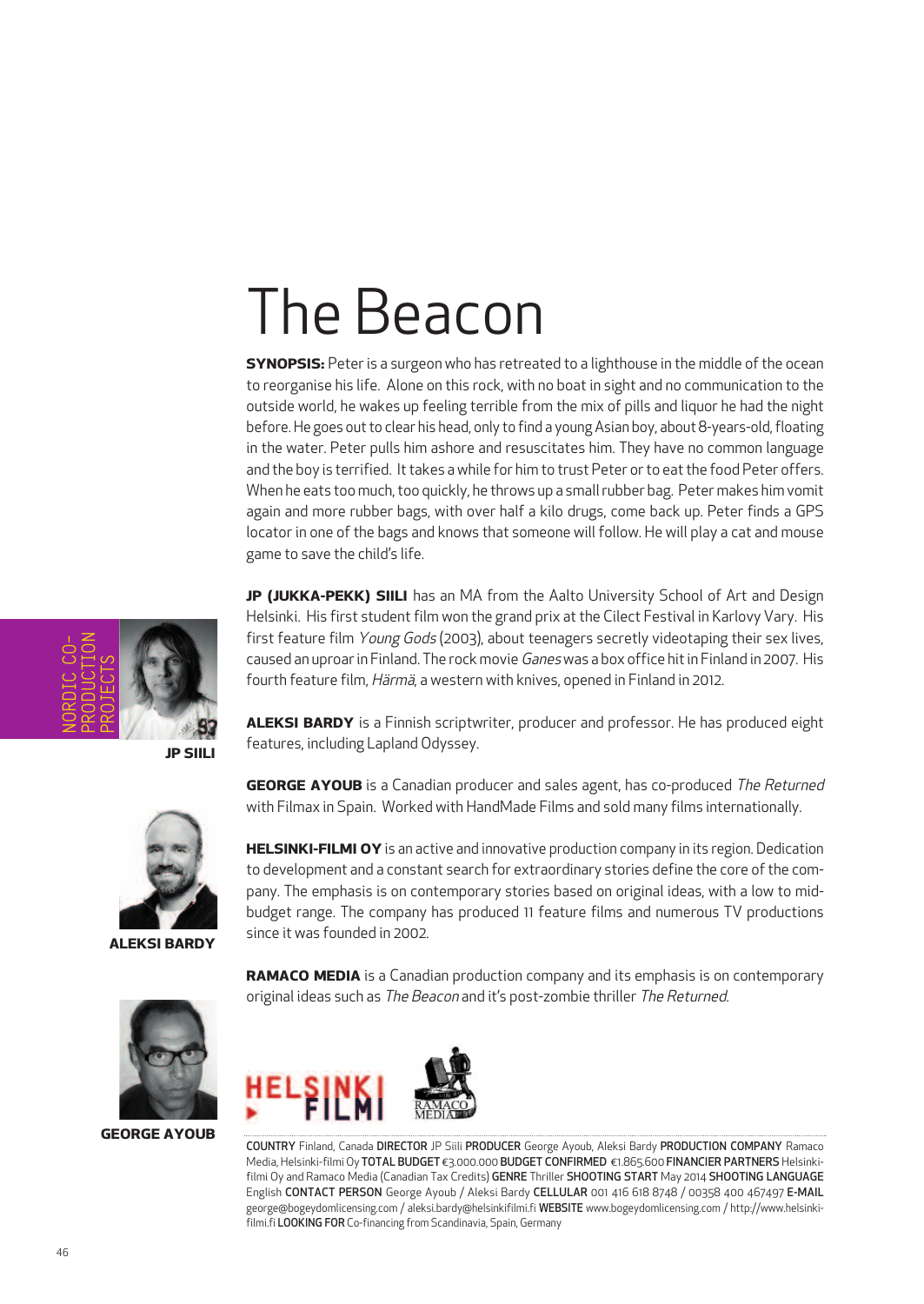## The Bird Catcher

**SYNOPSIS:** Esther,14, dreams of Hollywood stardom; but her entire world is about to change, as she is forced to play a role she could never have imagined. Trondheim. 1942. Norwegian Jews are no longer able to live freely, and escape plans to cross into Sweden are formed. As events unfold quickly, Esther's mother is killed, and she herself captured by Aksel, 17 and a cripple, on an occupied farm. To ensure her survival, Esther is forced to masquerade as male farmhand, and quickly becomes a valued part of her capturer's family. With time running out to escape, tensions on the farm reach a boiling point. Driven by secrets, lies and impossible choices, everyone must ultimately choose between self-preservation, sacrifice and the powerful bonds of family.

**AKU LOUHIMIES** is an award-winning Finnish director and screenwriter. He has directed eight feature films, among them Lovers and Leavers (2002), Frozen Land (2005), Man Exposed (2006) and Tears of April (2008). Louhimies has been nominated for, and won, several Jussi Awards. His latest film, the hard-hitting crime-drama  $8$ -Ball (2013), has enjoyed both critical and box office success.

**LISA G. BLACK** founded Garnet Girl, LLC in 2007. Black has been Executive Producer on several international independent feature films, MANGUS! (2011) and Last Letters from Monte Rosa (2010). She co-founded the US Norway Film Development Project in 2010, a coventure between the US and Norway that produced The Swimmer and The Bird Catcher.

**BRANDI SAVITT** is the founder of Senza Pictures. She applies her hands on production style, producing content with filmmakers and leading production companies around the world. Credits include Our Italian Husband (2004) and Double Exile (2001). Savitt has also produced over 50 music videos, commercials, and online media content.

**GARNET GIRL, LLC / SENZA PICTURES** is a creative alliance dedicated to creating, producing and marketing content for audiences worldwide. Working with talented and passionate international filmmakers to bring meaningful and entertaining stories to life across multimedia channels.



**LOUHIMIES**



**LISA G. BLACK**



COUNTRY USA, Norway DIRECTOR Aku Louhimies SCREENPLAY Trond Morten Kristensen PRODUCERS Lisa G. Black, Brandi Savitt, Hawk Østby PRODUCTION COMPANY Garnet Girl, LLC/Senza Pictures TOTAL BUDGET €5.000.000 BUDGET CONFIRMED €1.000.000 FINANCIER PARTNERS Film 3, Filmkraft Rogaland, Midtnorsk Filmsenter, Finnish Film Foundation, MJD Holdings GENRE Drama SHOOTING START October 2014 SHOOTING LANGUAGE English, Norwegian CONTACT PERSON Lisa G. Black / Brandi Savitt PHONE 001 212 334 3577 E-MAIL garnetgirl21@gmail.com / b@senzapix.com WEBSITE www.garnet-girl.com,/ www.senzapix.com LOOKING FOR Co-production partner/ Sales Agent



**BRANDI SAVITT**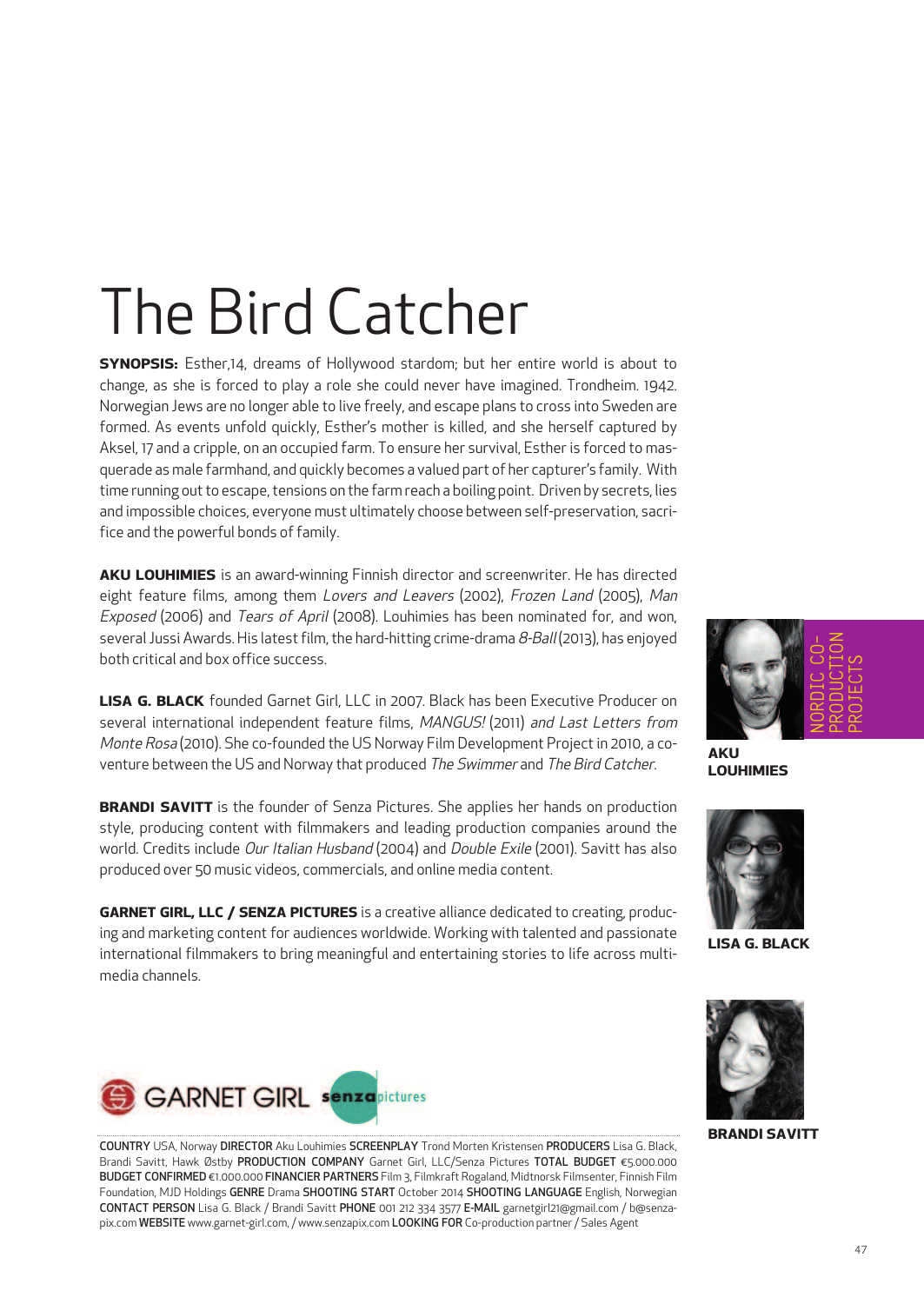# **DVS**

**SYNOPSIS:** During the day Kim and her girlfriends Bella and Momo put up with the boys' teasing, but at night they drink the nectar from a fantastic flower which turns them into boys. Kim can't get enough of the freedom that a different body offers, and as a boy she also falls in love with Tony. Together the two of them experience excitement and attraction but as a girl Kim does not interest Tony.

Boys is a modern love story with a heartfelt twist. It is a tale of growing up, transformation, desire and sisterhood. It has elements of a fairy tale and imagination, mixed with a realistic depiction of what it is like to grow up today, seen from a girl's perspective. The story has a poetic tone and stands out with its imaginative and telling imagery. Stories like Boys doesn't come along often. It is the ultimate story of the powerful victory of the human spirit.

**ALEXANDRA-THERESE KEINING** debuted with the feature film Hot Dog (2003) as Sweden's youngest female director and screenwriter ever. Keining is a director who writes her own films, and she has also worked with casting, such as forthe Swedish TV crime series Wallander. Her latest feature film, With Every Heartbeat (2011), was screened at a wide range offestivals and received several awards.

**HELENA WIRENHED** has worked together with co-producer **CHRISTER NILSSON** at GötaFilm for 15 years. This close collaboration has resulted in many awarded TV series and features. After a long career as Production Manager and Line Producer on films like Slim Susie (2003) and Offside (2006), Helena has produced a couple of shorts and in 2012-13 she is producing a 2 x 90 min. TV-drama for SVT, Ettor och nollor, directed by Johan Renck.

**GÖTAFILM AB** (est. 1988) develops, finances and produces high quality projects and has a track record of many award-winning and commercially successful films and TV series. GötaFilm has produced more than 20 features, 30 hours of TV drama, 10 documentaries and 20 shorts. Many of these are international co-productions.



**CHRISTER NILSSON**



COUNTRY Sweden DIRECTOR Alexandra-Therese Keining PRODUCERS Helena Wirenhed, Christer Nilsson PRODUCTION COMPANY Götafilm AB TOTAL BUDGET €2.406.748 BUDGET CONFIRMED €916.856 FINANCIER PARTNERS Swedish Film Institute GENRE Magical Drama SHOOTING START Spring 2014 SHOOTING LANGUAGE Sweden CONTACT PERSON Helena Wirenhed CELLULAR 0046 708 435480 E-MAIL helena@gotafilm.se WEBSITE www.gotafilm.se LOOKING FOR Sales Agent



**ALEXANDRA-THERESE KEINING**



**HELENA WIRENHED**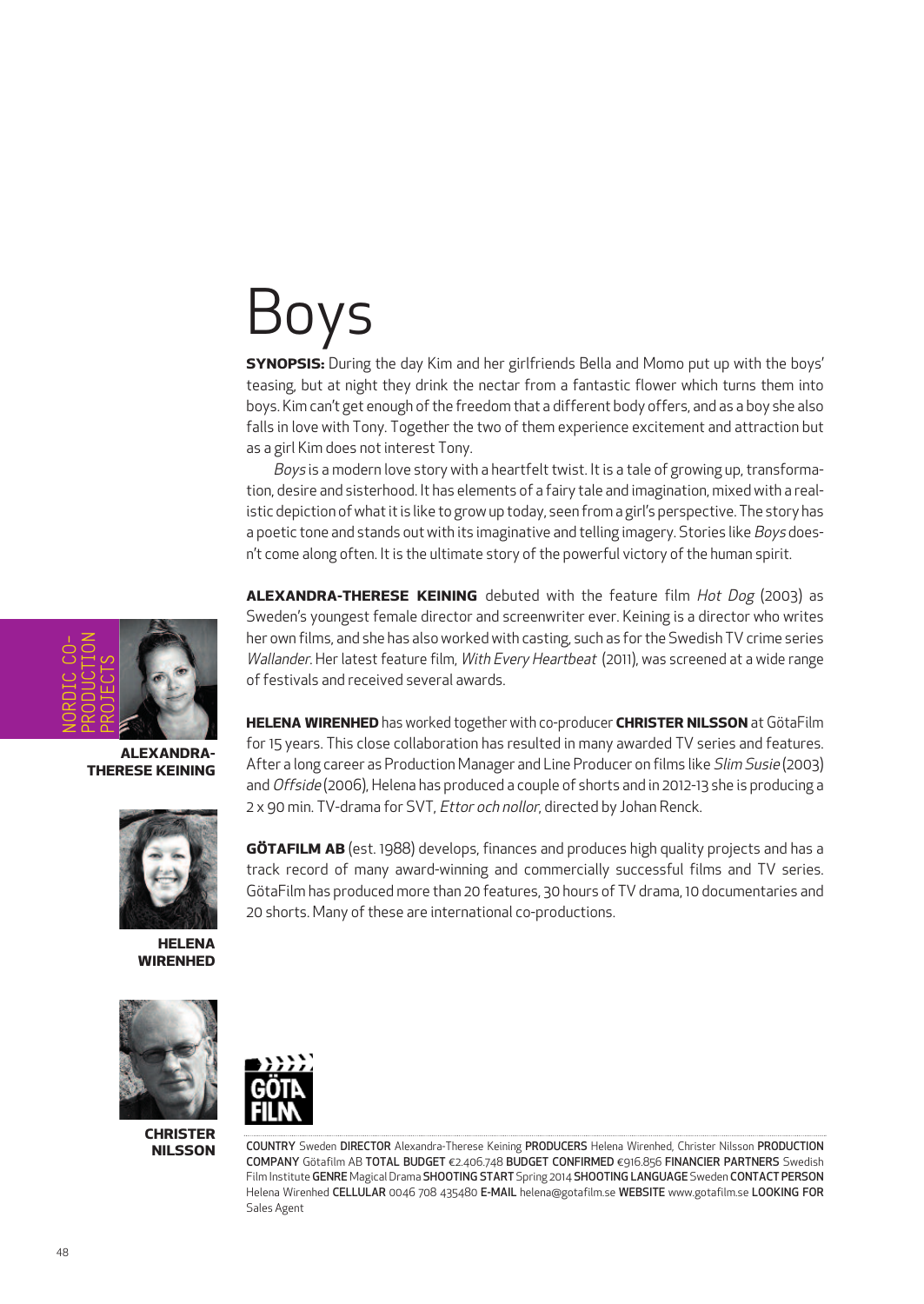## Cross Your Heart

**SYNOPSIS:** Kiia has gone into premature labour. She is speeding down a dark country road with her husband Martin when their car hits something. Martin goes to take a look, and tells her he saw an injured elk. They rush to the hospital, and Kiia gives birth to a healthy child. While in hospital, Kiia meets Hanna, a woman whose husband is in a coma, the victim of a hitand-run driver. This confirms Kiia's suspicions that her husband lied aboutthe accident. Kiia befriends Hanna and deperately tries to help her without revealing her role in the accident. Kiia's marriage is put to a test when the darker sides of Martin surface, as he wants to hide the secret and protect his family at any cost. When the truth finally dawns, will it be too late to forgive?

**PETRI KOTWICA** is an award-winning Finnish film director and screenwriter. Kotwica's first feature Homesick (2005) was lauded at numerous international festivals. His second feature Black Ice premiered in 2008 in the Berlinale competition. The film was a box office hit in Finland, won six national film awards and has been screened at more than 50 film festivals. Rat King had its international premiere at Tribeca Film Festival in 2012.

**MINNA VIRTANEN** is a director and producer who founded Vertigo Production in 2006. Prior to that she worked closely with Solar Films for several years. Virtanen has directed many award-winning crime series (such as In Cold Blood and Underworld) and one feature film (Addiction, 2004). She is an EPC producer and has participated in EAVE workshops and in Rotterdam Lab.

**VERTIGO PRODUCTION** produces both feature films and television drama series, and has gained a reputation for combining quality and artistic edge with commercial interest. Currently Vertigo is developing feature films with internationally prominent directors such as Petri Kotwica and Aku Louhimies, and the crime series *Bullets* for YLE 1.



**PETRI KOTWICA**



**MINNA VIRTANEN**



COUNTRY Finland DIRECTOR Petri Kotwica PRODUCER Minna Virtanen PRODUCTION COMPANY Vertigo Production TOTAL BUDGET €1.600.000 BUDGET CONFIRMED €100.000 FINANCIER PARTNERS Finnish Film Foundation, YLE 1, Nordisk Film Distribution GENRE Drama Suspense SHOOTING START 2014 SHOOTING LANGUAGE Finnish CONTACT PERSON Minna Virtanen CELLULAR 00358 50 4904119 E-MAIL minna@vertigo.no WEBSITE www.vertigo.fi LOOKING FOR Co-production partner from Scandinavia and Germany / Sales Agent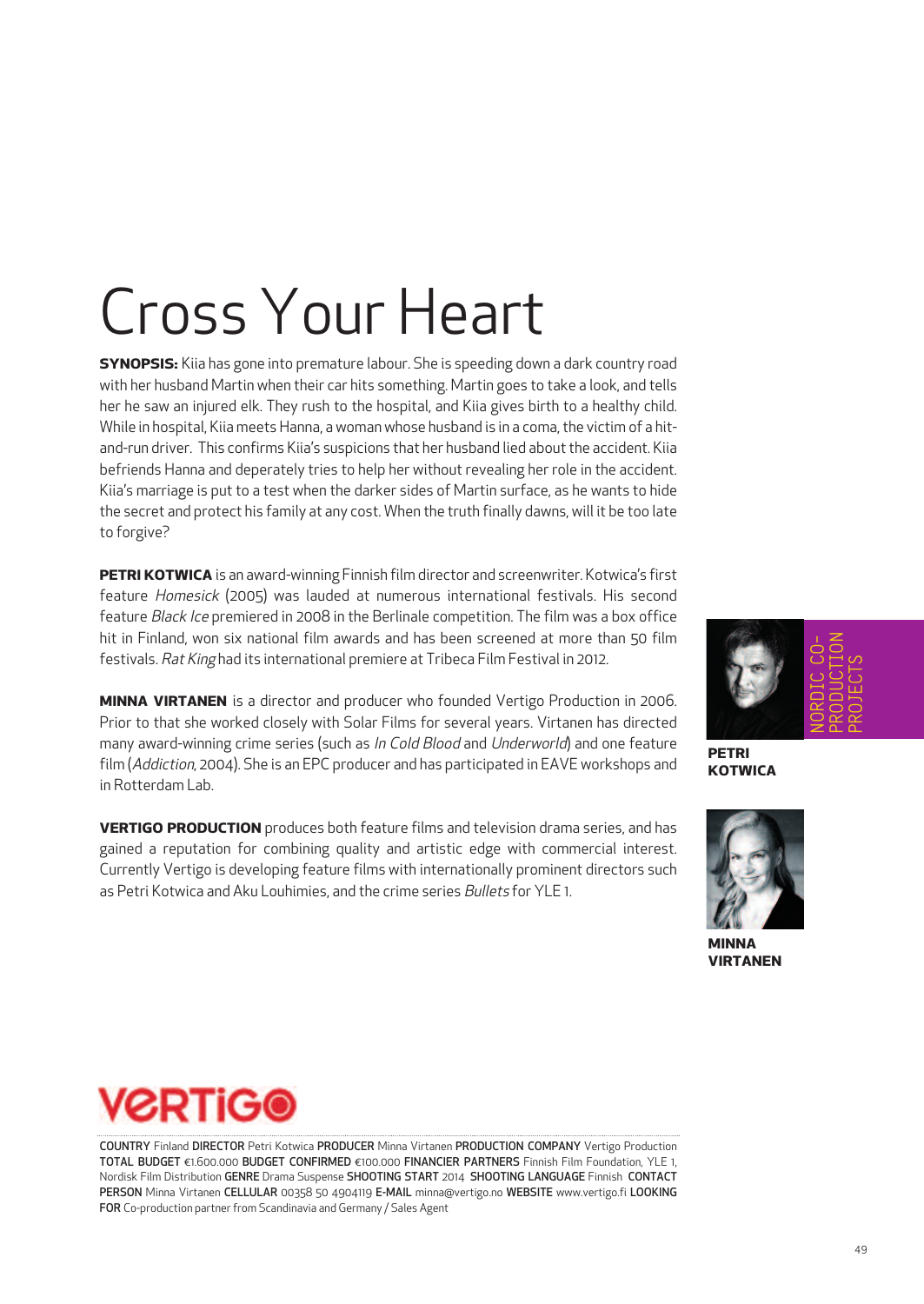# The Doll in the Ceiling

**SYNOPSIS:** The Doll in the Ceiling tells the story of Rebekka, who after her sister's suicide leaves for a village in Western Norway to take revenge on the man who raped and drove her sister to despair.

Rebekka wants to take away everything thatis precious to him; his family, his health, his social status. Step by step she takes apart his world, but in doing so she herself becomes a violator.

Based on the novel of the same title by Ingvar Ambjørnsen.

**KJERSTI G. STEINSBØ** has written and directed award-winning short films. She is cofounder of the film company MadMonkey and also works as a lecturer at the Film and Television Studies at the University of Bergen. The Doll in the Ceiling is her first feature film.

NORDIC CO-PRODUCTION PROJECTS

**KJERSTI G. STEINSBØ**

**KRISTINE KNUDSEN** **KRISTINE KNUDSEN** graduated as producer from the Filmakademie Baden-Württemberg in producing in 2004, followed by MEGA Master in Ronda 2004 and EAVE 2012. In 2006 she started the Knudsen & Streuber Medienmanufaktur GmbH in Berlin with Tom Streuber, and 2010 she started Den siste Skilling AS in Bergen. Her feature films include The Chain (2006), Fashion Victims (2007) and Mercy (2012).

**DEN SISTE SKILLING AS** is a production company developing and producing feature and animation films for the Norwegian and international market. The company is based in Bergen and run by owner Kristine Knudsen. The current slate includes The Doll in the Ceiling and Richard the Stork.



COUNTRY Norway DIRECTOR Kjersti G. Steinsbø PRODUCER Kristine Knudsen PRODUCTION COMPANY Den siste Skilling AS TOTAL BUDGET €1.750.000 BUDGET CONFIRMED €54.000 (Development) FINANCIER PARTNERS Vestnorsk Filmsenter, Norwegian Film Institute GENRE Psychodrama SHOOTING START Summer 2014 SHOOTING LANGUAGE Norwegian CONTACT PERSON Kristine Knudsen CELLULAR 0047 48351638 E-MAIL post@densisteskilling.no WEBSITE www.densisteskilling.no LOOKING FOR Co-production partner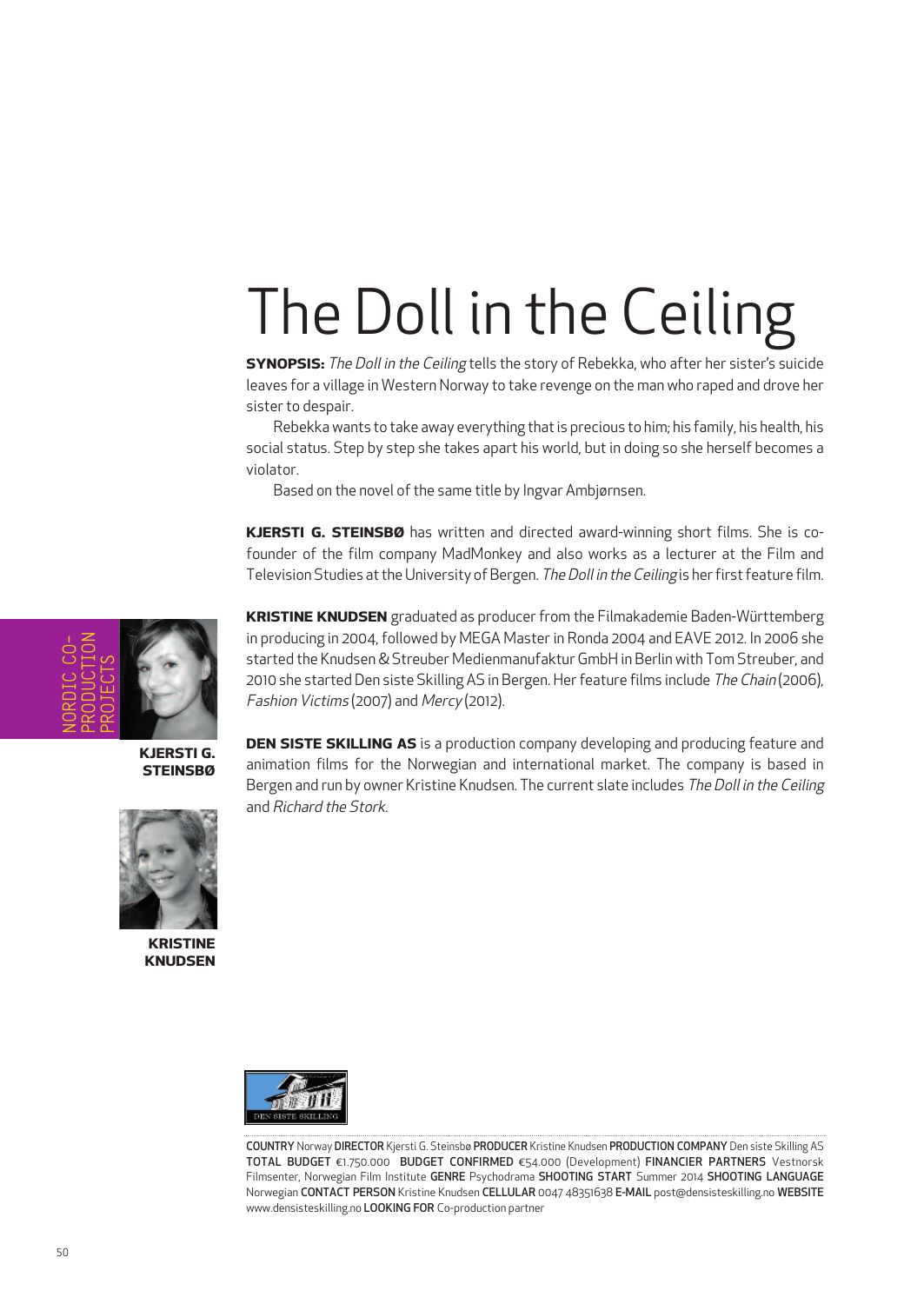# Flocking

**SYNOPSIS:** The small Swedish community seems idyllic on the surface. But when 14-yearold Jennifer claims to have been raped by her classmate Alexander, everything changes. The rumours spreads rapidly throughout the community - and more and more people are convinced that Jennifer is lying. This is the beginning of a stirred-up case of lynching in which an entire community turns against a young girl and her family.

A brutal collective where evidence and court decisions mean nothing and where adult people lay down their own rules and laws. Nothing is going too far. The only thing that matters is sticking with the flock.

Flocking is a reality-based drama thriller directed by Beata Gårdeler.

**BEATA GÅRDELER** is one of Sweden's most promising directors. Her feature debut In Your Veins (2009) was highly praised by critics as well as nominated for the Swedish National Film award, Guldbagge. She has also directed several TV series such as *Spung* and most recently the award-winning network success 30 Degrees in February, for which she was also the conceptual director.

**AGNETA FAGERSTRÖM OLSSON** is a director and producer. She is one of the owners of Giraff FilmAB, and now 2afilmAB. She hasmade several TV-series for SVT, as well as features. Fagerström Olsson has won Prix Italia several times, and as a producer on Giraff Film she has made various features and TV-series in collaboration with other directors.

**ANNIKA HELLSTRÖM**founded her own companyCinenic Film(www.cinenicfilm.se) in 2006 and now 2afilm AB. She is currently in production with Burn Heart Burn by Ronnie Sandahl in Oslo. Several of her shorts have been in competition at international film festivals.

**2AFILM AB** was established in 2013 by producer and director Agneta Fagerström Olsson, and producer Annika Hellström, with the aim to tell contemporary stories reflecting society.

**AGNETA FAGERSTRÖM OLSSON**



### 2afilm

COUNTRY Sweden DIRECTOR Beata Gårdeler PRODUCERS Agneta Fagerström Olsson, Annika Hellström PRODUCTION COMPANY 2afilm TOTAL BUDGET €2.036.683 BUDGET CONFIRMED €1.211.653 FINANCIER PARTNERS Swedish Film Institute, Filmpool Nord, Film i Västernorrland GENRE Drama SHOOTING START April 2014 SHOOTING LANGUAGE Swedish CONTACT PERSON Annika Hellström CELLULAR 0046 70 786 6416 E-MAIL annika@2afilm.se WEBSITE under construction LOOKING FOR Co-production partner/ Co-financing / Sales Agent



**BEATA GÅRDELER**

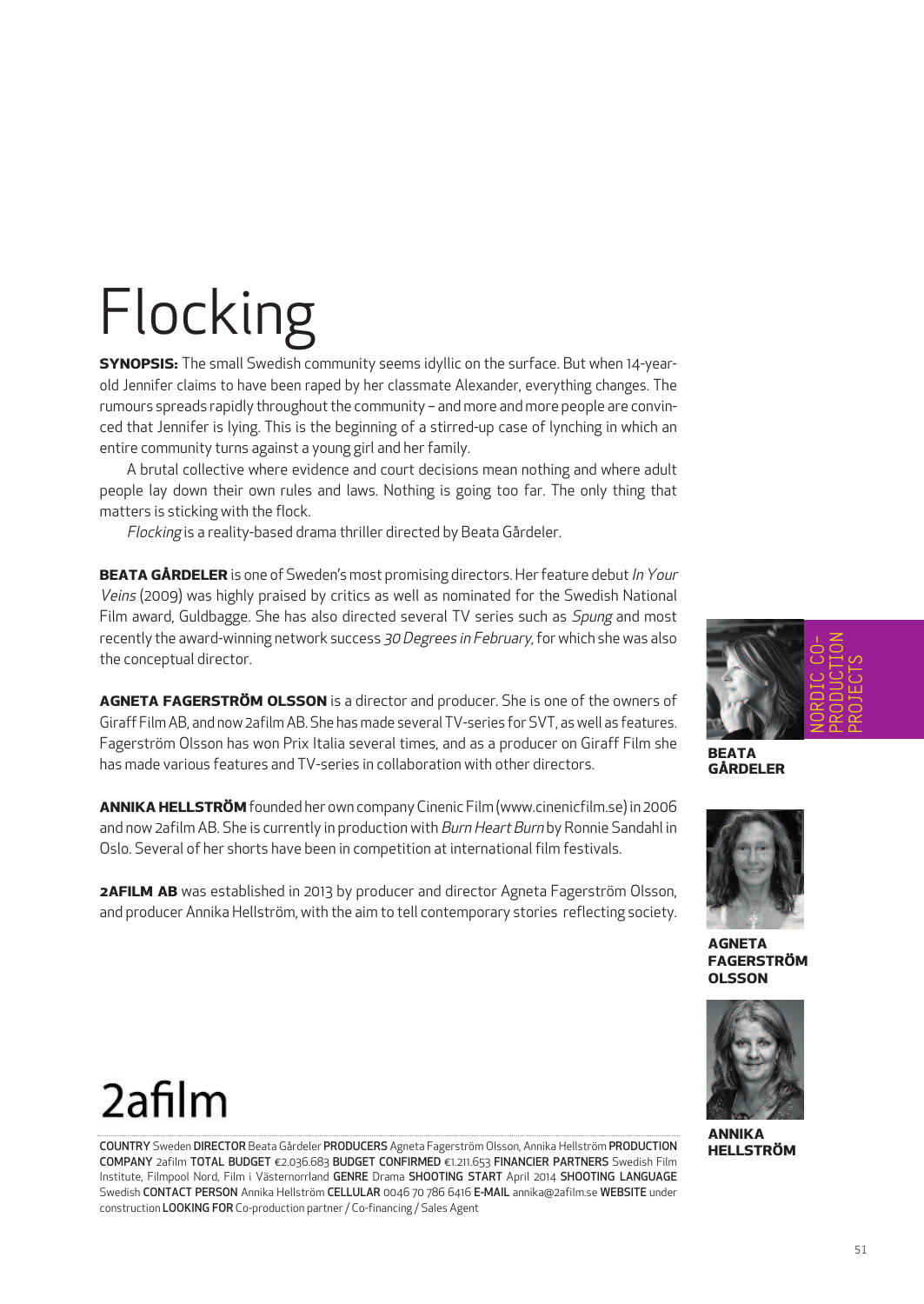## Formula

**SYNOPSIS:** Jonas, a gangster in Copenhagen, accidentally kills someone during a botched deal. He escapes to London and get to work with Angela who runs a drug smuggling operation with Ray. Jonas is to be the minder for Irina, an illegal Ukrainian immigrant who is in debt to Angela and who is made to travel to Panama with a young baby, returning with formula tins full of cocaine.

In Panama Irina befriends a young gangster and inadvertently causes him to be shot when the deal goes bad. Irina escapes unhurt, but in London Jonas has to talk Ray out of his rage against her. Irina evades detection on her return journey, but when Angela reveals that the baby is to be immediately returned to Panama, Irina snaps and kidnaps him. Angela and Ray instruct Jonas to bring back the baby, and to do the last thing Jonas wants, to kill Irina.

**JON JONES** is the BAFTA-nominated director of Northanger Abbey, The Diary of Anne Frank andmostrecently Julian Fellowes's Titanic series, which enjoyed worldwide sales, and Mr Selfridge starring Jeremy Piven. Jon is a graduate of the UK's National Film and Television School and is a former Art Director.

**ADRIAN STURGES** has produced the first films of Rupert Wyatt (*The Escapist*, 2008), J. Blakeson (The Disappearance of Alice Creed, 2009) and Sam Taylor-Johnson (Love You More, 2008), among others. He was a Variety "Producer to Watch", a European "Producer on the Move" and a BAFTA "Brit to Watch"

**ED CLARK,** formerly Head of Development for Kudos Pictures and Capitol Films, is now developing a number of projects as a producer. These include a comedy feature financed by the BFI and an epic romance with Joe Wright's company Shoebox Films – as well as produc-

**IOTA FILMS** has projects in development with several major studios and is in co-production with other European countries. It is currently preparing J. Blakeson's new film Bad Blood and Trouble with Academy Award nominee Bradley Cooper set to star and produce, alongside

ing the thriller Formula alongside Adrian Sturges.

Adrian Sturges and Mike de Luca for Media Rights Capital.

**JON JONES**



**ADRIAN STURGES**



**ED CLARK**



COUNTRY United Kingdom, Denmark, Spain DIRECTOR Jon Jones PRODUCERS Adrian Sturges, Ed Clarke PRODUCTION COMPANY Iota Films TOTAL BUDGET €2.500.000 BUDGET CONFIRMED €2.000.000 FINANCIER PARTNERS Cascade Pictures, Embargo Films, Parri Passu Pictures GENRE Thriller SHOOTING START January 2014 SHOOTING LANGUAGE Danish, English, Spanish CONTACT PERSON Adrian Sturges CELLULAR 0044 7980 918 806 E-MAIL adrian@adriansturges.com LOOKING FOR Co-production partner/ Co-financing

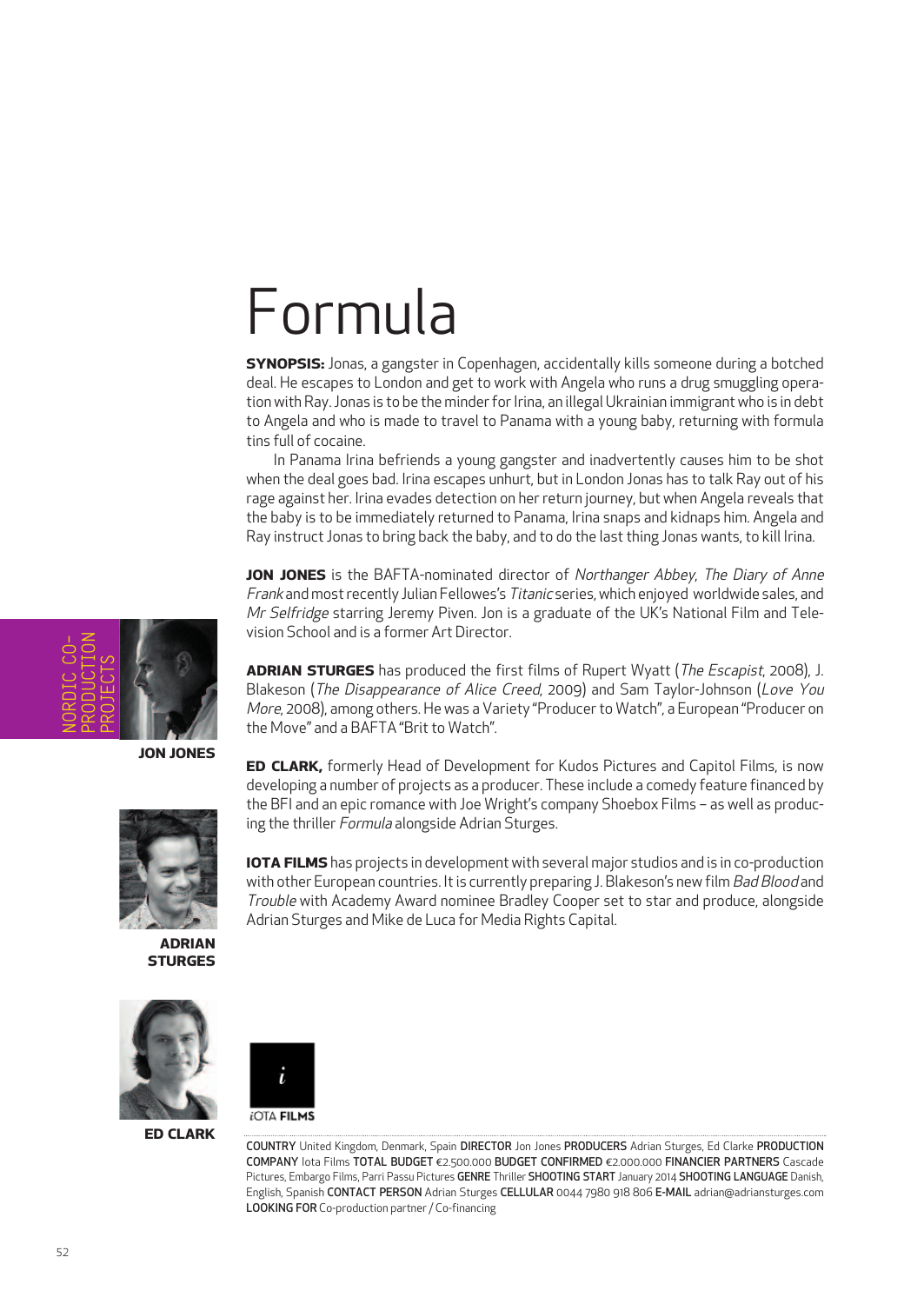## From Mice to Men

**SYNOPSIS:** It's the last summer before the three best friends Daniel, Roar and Tom, all aged 12, start secondary school, and expectations are sky-high. According to local tradition, the summer holiday will end with the "grand finale" – the annual Summer Party. This is the final year the three friends are participating. Everything is set for the best summer ever – the unforgettable one. The three boys decide they need to toughen up their act, so they take on three challenges during the summer – in order to go from mice to men. They decide that before the summer is over they all need to 1) make out with a girl, 2) drink a bottle of beer, and 3)touch a boob.

Roar thinks that the perfect girl for the shy Daniel is the "temptress" Majken. Roar himself has laid his eyes on Daniel's next-door neighbour and life-long friend, Mari, and asks Daniel for help. To his big surprise, Daniel discovers that his feelings for Mari are more than just friends. Suddenly he finds himself torn between the impossible choice; his loyalty towards his best friend – or his first love.

**CHRISTIAN LO** had his feature film debut Rafiki selected for the Berlinale in 2010. His new feature The Tough Guys will be released this autumn. Lo has also directed four award-winning short films for children: Punctured (2001), Iver (2004), Ramp (2005) and Baluba Runa (2007). Lo studied film in England and now works for the Lillehammer-based production company Filmbin.

**TRINE AADALEN LO** graduated from UCA in England in 2001. She had her feature film debut with Rafiki in 2009, which premiered in the Generation section at the Berlinale and won several international awards. Her second feature film, The Tough Guys, is now ready to be released in Norwegian cinemas this September.

**NICHOLAS SANDO** graduated from Lillehammer College in 2005 with a Bachelor in Management for Creative Industries, and has worked for Filmbin since 2008. Besides working with Filmbin's own projects, Nicholas has also been involved in projects like Twigson (2009), Kon-Tiki (2012) and the TV serie Lilyhammer.

**FILMBIN** is entirely dedicated to making films for children and youth. Filmbin is based in Lillehammer, Norway, and has produced several award-winning films.

In September Filmbin will release its new feature, The Tough Guys, winner of the Audience Award at Kristiansand International Children Film Festival.



COUNTRY Norway DIRECTOR Christian Lo PRODUCER Trine Aadalen Lo, Nicholas Sando PRODUCTION COMPANY Filmbin AS TOTAL BUDGET €2.140.000 BUDGET CONFIRMED €460.000 FINANCIER PARTNERS SF Norway, Norwegian Film Institute, Film3, FFLB GENRE Comedy, Coming-of-Age SHOOTING START Summer 2014 SHOOTING LANGUAGE Norwegian CONTACT PERSON Trine Aadalen Lo / Nicholas Sando CELLULAR 0047 90206556 / 0047 99015320 E-MAIL trine@filmbin.no / nicholas@filmbin.no WEBSITE www.filmbin.no LOOKING FOR Co-production partners mainly from European countries / Co-financing



**CHRISTIAN LO**



**TRINE AADALEN LO**



**NICHOLAS SANDO**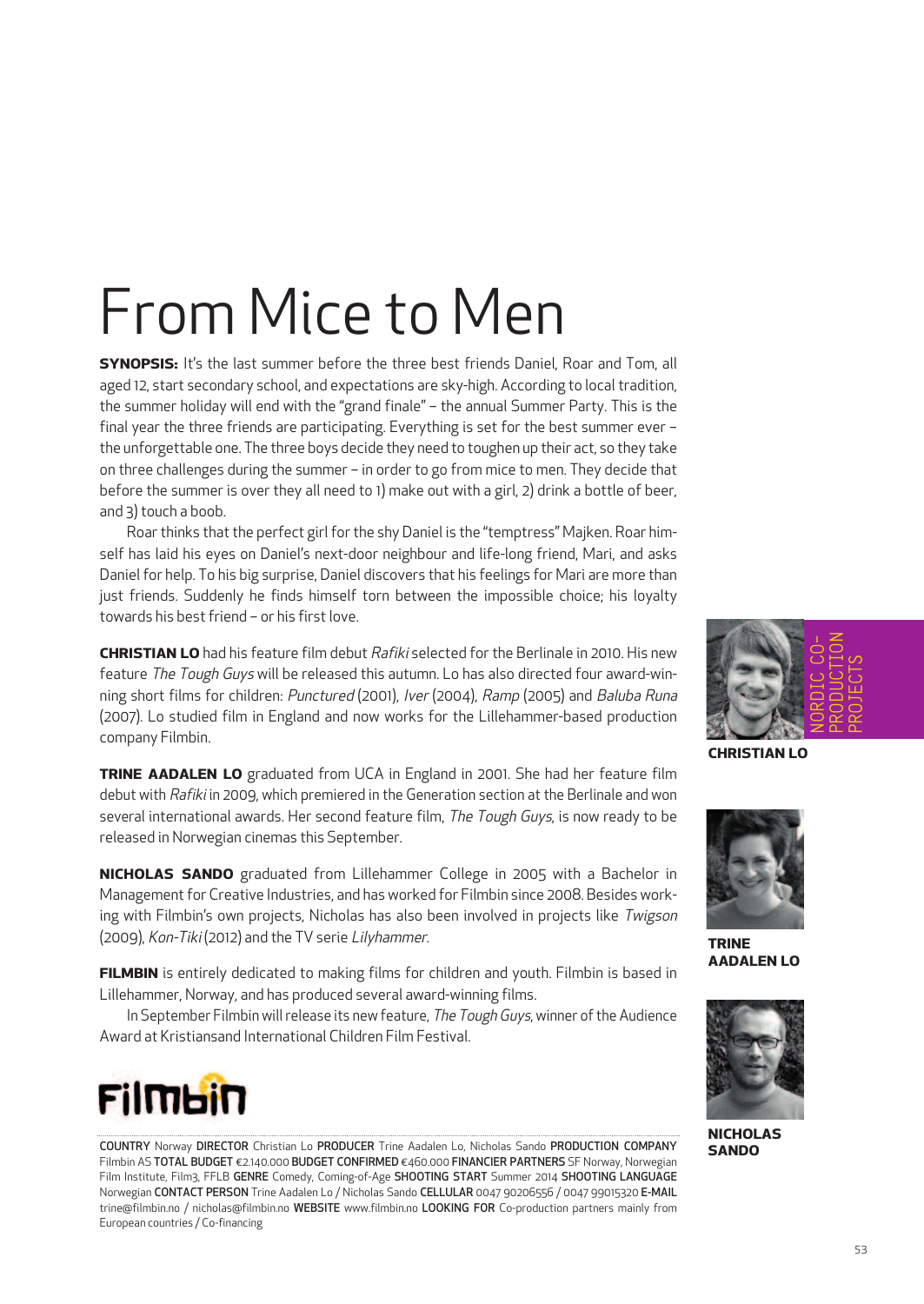# Ghost Mountaineer

**SYNOPSIS:** Ghost Mountaineer is based on a true story that took place in Tunkinskiye Alpy in the winter of 1990. A hiking group of six young people face a tragedy. On the last day of a skiing trip, Olle, the formal leader of the group who has caused psychological tensions during the previous days, is caught by an avalanche. The others are not able to find him in the snow and the hikers leave the mountains. In the events of these ten days, the young people face death for the first time and must find a way to transport the remains of the dead Olle back home.

**URMAS EERO LIIV** has worked as a creative director for the private channel Kanal 2, Estonia, since 2001. He has written, directed and edited numerous documentary films, including the award-winning popular scientific documentary Home of the Sun. Liiv is also teaching the art and history of editing.

NORDIC CO-PRODUCTION PROJECTS

> **URMAS EERO LIIV**



**ANNELI AHVEN** **ANNELI AHVEN** has worked in the Estonian film industry since 1995. Since 2002, she has been a producer for both feature and documentary films. In 2006 she founded the production company Kopli Kinokompanii. She is member of the board of the Association of Estonian Film Producers, an Associate professor, and she was Producer On The Move in 2010 at the European Film promotion initiative during Cannes Film Festival.

**KOPLI KINOKOMPANII** was established at the end of 2006 by the film producers Anneli Ahven and Kaspar Kaljas with the aim to establish a creative environment for various documentary and feature film projects. The company has been supplying professional production services both for feature and TV productions: Arne Dahl - Misterioso (2011, Film Lance/Sweden), The Hidden Child (2013, TreVänner/Sweden), The Poll Diaries (2010, Kordes & Kordes/Germany), The Secret History of the European Song Contest (Electric Pictures PTY/Australia).



COUNTRY Estonia DIRECTOR Urmas Eero Liiv PRODUCER Anneli Ahven PRODUCTION COMPANY Kopli Kinokompanii TOTAL BUDGET €1.500.000 BUDGET CONFIRMED €470.000 FINANCIER PARTNERS Estonian Film Institute, Estonian Cultural Endowment, TV3 (Estonia) GENRE Action, Thriller SHOOTING START March 2014 SHOOTING LANGUAGE Estonian, Russian CONTACT PERSON Anneli Ahven CELLULAR 00372 55 622041 E-MAIL anneli@kinokompanii.ee WEBSITE www.kinokompanii.ee LOOKING FOR Co-production partner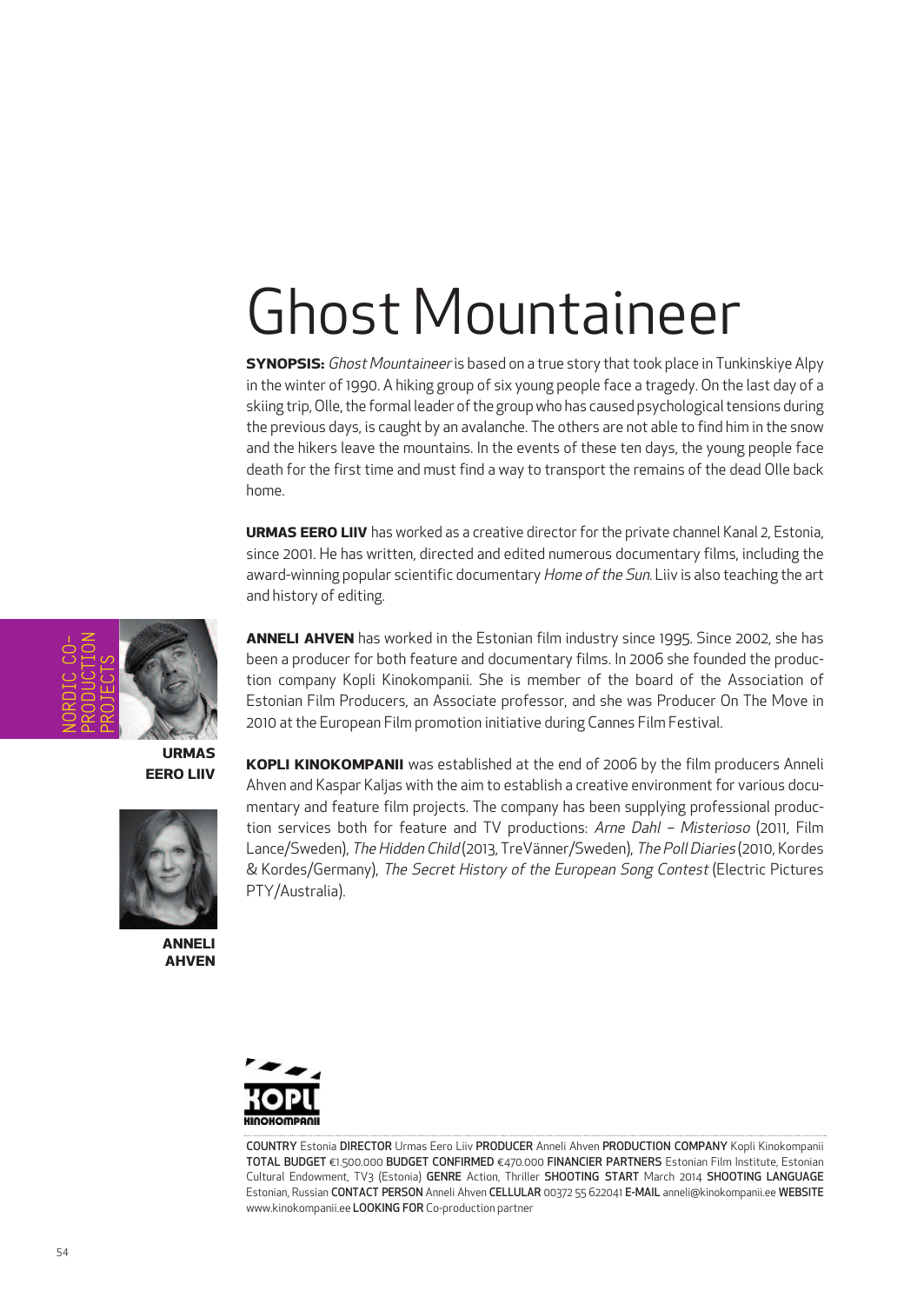## Heartstone

**SYNOPSIS:** Set in the beautiful but harsh nature of Iceland, Heartstone tells a story of strong friendship between two boys growing up in a fishing village. Thor is small for his age and has a crush on Beth, the most beautiful girl in the village. When Thor's best friend Christian realises how troubled Thor is, he tries to help him win over her heart. But during that process, Christian begins to experience feelings that he doesen't quite understand - new feelings toward Thor.

Christian suppresses these feelings but when things start to work out between Thor and Beth, tension rises between the friends. Thor slowly understands that for Christian he is more than just a friend and as a result he distances himself from him. Christian, now alone and faced with his sexuality, becomes full of desperation and tries to end his own life. Christian survives but the question arises: Will the boys' friendship be able to be repaired after all that has happened?

**GUÐMUNDUR ARNAR GUÐMUNDSSON** has a Bachelor Degree in Fine Artfrom the Icelandic Art Academy and he studied screenwriting in Denmark. His short films have received many international awards, including a "Special Mention" in the Official Competition in the 2013 Cannes Film Festival, for the film Whale Valley.

**ANTON MÁNI SVANSSON** founded the production company FRÆ films in 2007 and has been a board member of the Icelandic Filmmakers Association and the Icelandic Film and Television Academy for a couple of years. One of his recent productions, the short film Whale Valley, won a "Special Mention" in the 2013 Cannes Film Festival.

**FRÆ FILMS** is based in Iceland and was founded by Svansson in 2007. The same year it received support from the Entrepreneurship Center Innovit. The company has focused on building a strong collaboration with upcoming cinematic authors.



**GUÐMUNDUR ARNAR GUÐMUNDSSON**



**ANTON MÁNI SVANSSON**



COUNTRY Iceland DIRECTOR Gudmundur Arnar Gudmundsson PRODUCERS Anton Máni Svansson, Gudmundur Arnar Gudmundsson PRODUCTION COMPANY FRÆ films TOTAL BUDGET €1.500.000 BUDGET CONFIRMED €567.000 FINANCIER PARTNERS Icelandic FilmCentreGENRE Coming-of-age SHOOTING START July 2014 SHOOTING LANGUAGE Icelandic CONTACT PERSON Anton Máni Svansson CELLULAR 00354 6150005 E-MAIL anton@fraefilms.com WEBSITE www.fraefilms.com LOOKING FOR Co-production partner/ Co-financing / Sales Agent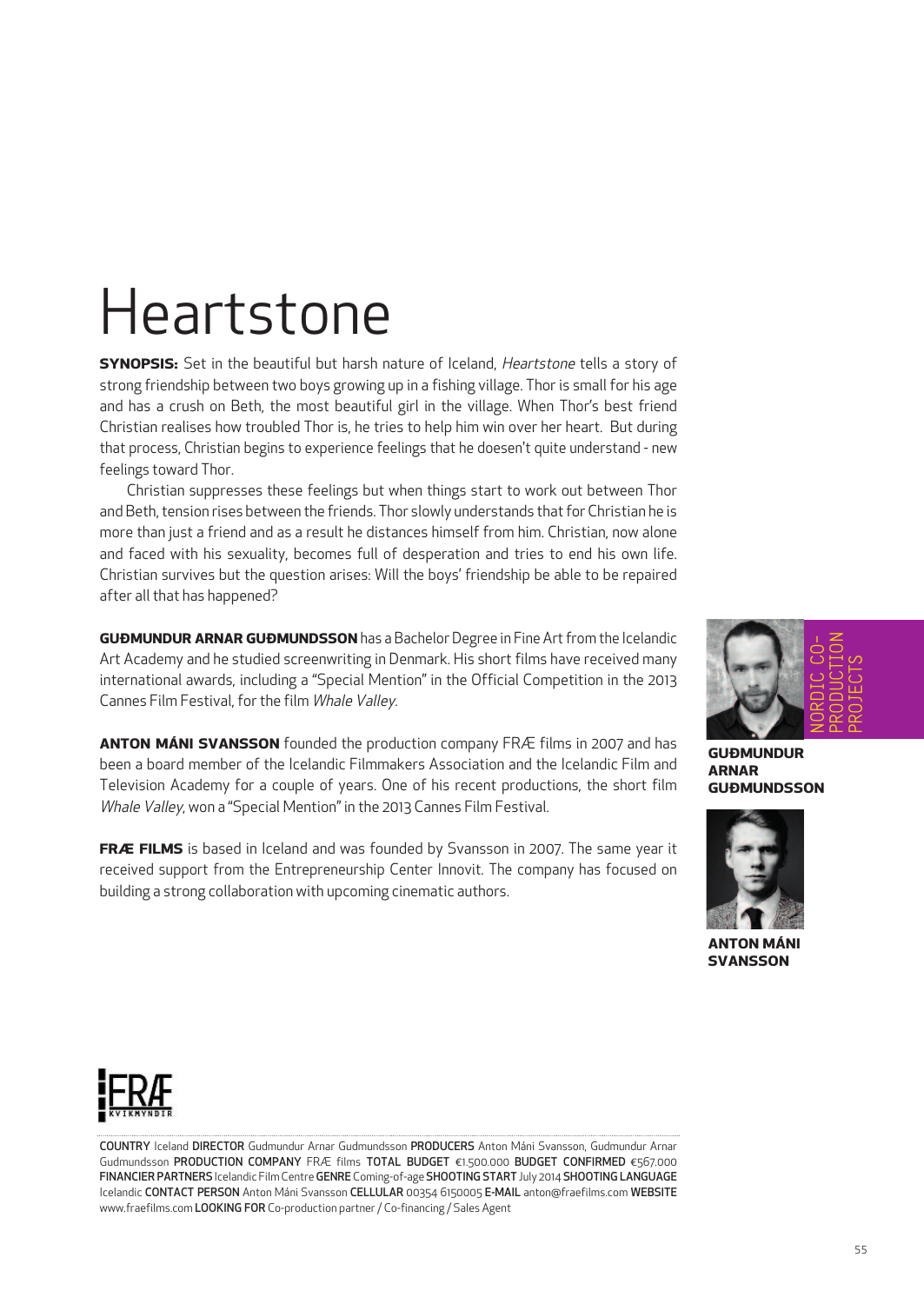# My Skinny Sister

**SYNOPSIS:** Stella is twelve and in love with her 35-year-old figure skating teacher. She wants to be a star on the ice like her older sister Rebecka to win her teacher's heart, even though she's farfrom having the physique. Everything changes when Rebecka faints in front of Stella and is diagnosed as an anorexic.

Rebecka tries everything to manipulate her family. Stella is let down over and over again, and in their struggle her parents forget that Stella even exists. Rebecka has become a disease and the disease does everything to destroy Stella's life. She tries harder to get attention for herself, even if it means crossing borders she has no control over.

Through Rebecka's journey Stella realises it is useless trying to be someone she's not to gain happiness. She might be a geek and she doesn't getthe teacher, butit's OK and through the experience of confronting her feelings, she grows and becomes stronger. She herself is in charge of her life and all the possibilities life gives her. It's not about surviving life. It is about living life.

**SANNA LENKEN** received recognition for directing *Dubbelliv*, a youth series of two seasons of 12 episodes for Swedish Television. She has made several award-winning shorts, including Eating Lunch (2013), screened at Gothenburg Film Festival, Berlinale Generation 14 plus and Tribeca.

**ANNIKA ROGELL** produced the Sundance award-winning The Black Power Mixtape (2011). She has been a part of Story since 2009, and worked with production management for companies like Memfis, Garagefilm and Fasad. She has produced several prize-winning shorts together with director Lenken and is an EAVE graduate.

**ILONA SCHULTZ** co-founded Fortune Cookie Film with Ulrike Grote in 2006. With Fortune Cookie Schultz has produced two TV films and one documentary. In 2012 their first feature film was successfully released and they also produced their first TV series. Ilona is an EAVE graduate.

**STORY** was founded in 1998 and is producing creative documentary and fiction films. Their projects deal with burning questions of our contemporary society. In 2011 Story received the Stockholm award for scanning the world, producing stunning features.

**FORTUNE COOKIE FILM** is an independent production company and stands for films with strong characters, character-driven stories about the particularities of life illustrated as precisely as possible, and finds situations that we are familiar with but nevertheless reveal something new.



COUNTRY Sweden, Germany DIRECTOR Sanna Lenken PRODUCER Annika Rogell CO-PRODUCER Ilona Schultz PRODUCTION COMPANY Story AB, Fortune Cookie Film TOTAL BUDGET €1.876.000 BUDGET CONFIRMED €231.000 FINANCIER PARTNERS MEDIA Programme of the European Union, Sandrews Stipend fund, Swedish Film Institute, LOI from SVT & ZDF GENRE Drama, Youth SHOOTING START March 2014 SHOOTING LANGUAGE Swedish CONTACT PERSON Annika Rogell CELLULAR 0046-708-55 64 77 E-MAIL annika@story.se WEBSITE www.story.se LOOKING FOR Sales Agent



**SANNA LENKEN**



**ANNIKA ROGELL**



**ILONA SCHULTZ**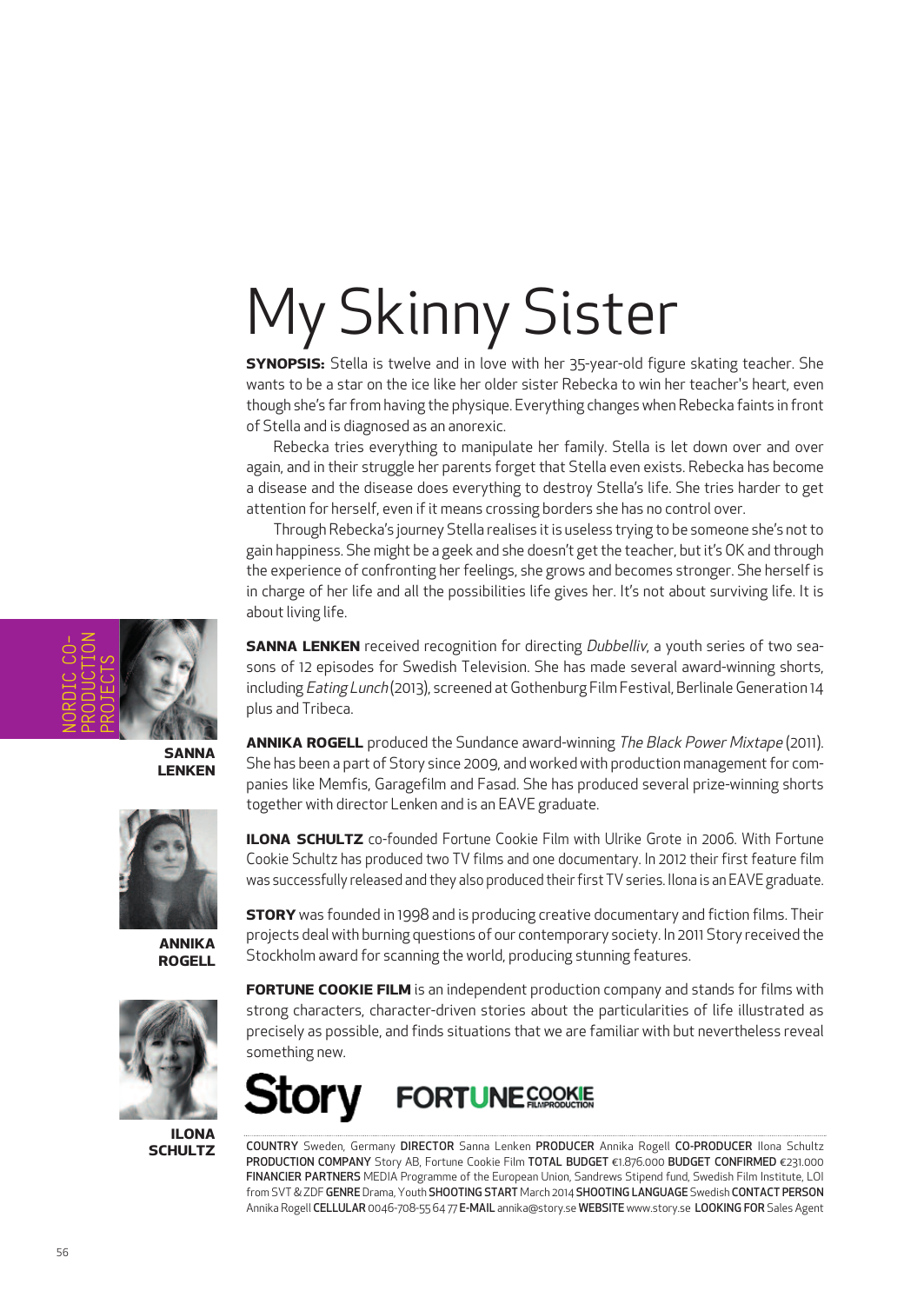# My Haunted House

**SYNOPSIS:** Charlie Fantum is Greyton School's most popular kid. He is good in class, great at sports and his girlfriend is the head cheerleader. Charlie is almost everyone's friend. although he stays away from the loners, including the goth-chick Veronica. Veronica is not convinced by his act. And that's what it is  $-$  an act.

Because Charlie is a Fantum, the only "normal" member of the very strange Fantum family. His mother is a resurrected witch, his father is a ghoul, his cousin is a zombie and his Grandma is a thousand-year-old revenant. Not being a monster, having no magical powers, Charlie's only desire is to exist as a "normal" member of society. He does not fit in at home nor at school, and he feels very alone. As such, he does his utmost to keep his background a secret from everyone.

**ALEXANDER WILLIAMS** cut his teeth on *Who Framed Roger Rabbit?* (1988) and went on to enjoy a successful career animating on some of the greats such as *The Lion King* (1994), The Iron Giant (1999) and many more recent films like Harry Potter and the Half-Blood Prince (2009). If he's not animating he's either teaching animation or doing his comic strip for The Times.

**NATHAN ERASMUS** is a producer and co-founder of the brand One eskimO (distributed by Warner Premiere). He is now developing a slate of films with support from Film Agency Wales, British Film Institute and various Danish funds. Born in Wales and now residing in Brazil, Nathan can raise finance from the UK and Brazil.

**GRAVY MEDIA** is an award-winning British animation company specialising in quality animation and stories aimed at the broad family market. They also provide mobile services with experience in producing games that have featured top of the UK iTunes download chart.



**ALEXANDER WILLIAMS**



**NATHAN ERASMUS**



COUNTRY United Kingdom, Denmark DIRECTOR Alexander Williams PRODUCER Nathan Erasmus PRODUCTION COMPANY Gravy Media TOTAL BUDGET €7.600.000 BUDGET CONFIRMED TBC FINANCIER PARTNERS British Film Institute GENRE Animation, Comedy, Horror SHOOTING START January 2014 SHOOTING LANGUAGE English CONTACT PERSON Nathan Erasmus CELLULAR 0044 207 193 4849 E-MAIL nathan@graymedia.com WEB-SITE www.gravymedia.com LOOKING FOR Co-production partner from Sweden, Norway, Finland and Iceland / Co-financing / Sales Agent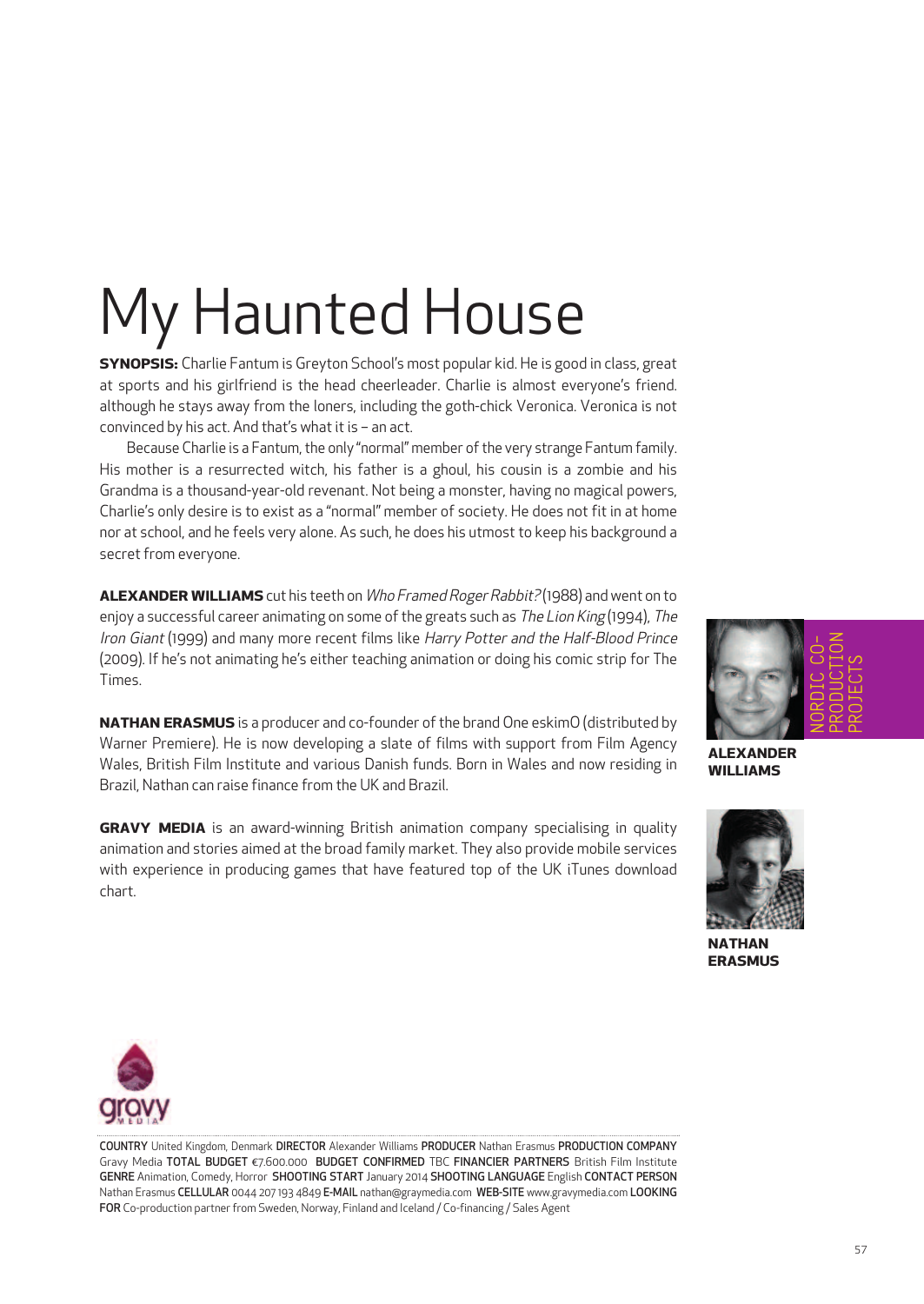## North Pole

**SYNOPSIS:** When his airship race with Roald Amundsen over the North Pole wins international praise for the Norwegian race, Umberto Nobile determines to make the first air landing at the Pole for Italy. But the Italia crashes, stranding Nobile on the ice with eight men and his dog Titina. Some of the crew are too injured to travel by foot. All hopes hang on their SOS radio signals. An international rescue mission faces appalling weather, coordination problems and millions of square miles. Despite their rivalry, Amundsen risks his life to search for his former friend. Three men, including the Swedish meteorologist Finn Malmgren, cannot stand the wait and set off to an uncertain fate. Controversially, Nobile takes the first and only plane seat out with his dog. In public disgrace, Nobile turns to the Soviets and the surviving men are finally rescued by the Russian icebreaker Krassin after 49 days on the ice.

**SIMONE ORLANDINI** and **TERESINA MOSCATIELLO** have both worked extensively as directors of fiction and non-fiction films that have enjoyed wide exposure, from film festivals and theatrical distribution to television. Their filmographies include features such as Fabrica, The Same Love and Waiting (2013), and documentaries such as C.O.B.S (2006) and

**ANGELA JACKSON** is a media lawyer with her own firm in London since 1995 and has previ-

NORDIC CO-PRODUCTION PROJECTS

**SIMONE ORLANDINI**

ously produced Silence Becomes You (2005), starring Alicia Silverstone. **REBIS FILM GMBH**, based in Berlin, focuses on story-driven feature films in stereo 3D.

**ANGELA JACKSON PRODUCTIONS LTD**, trading as AJ Films, was set up in 2008 by media lawyer Angela Jackson to develop projects based on true stories.



**TERESINA**

**ANGELA JACKSON**



Lychener 64 (2010).

COUNTRY Germany, United Kingdom DIRECTORS Simone Orlandino, Teresina Moscatiello PRODUCERS Angela Jackson, Simone Orlandini SCREENPLAY Francesco Ferracin PRODUCTION COMPANY Rebis Filom GmbH, Angela Jackson Productions Ltd. TOTAL BUDGET €11.000.000 BUDGET CONFIRMED €6.600.000 FINANCIER PARTNERS Hexagon Film Fund, Film Finances Inc GENRE Action, Adventure SHOOTING START March 2014 SHOOTING LANGUAGE English, Italian, Russian, Norwegian CONTACT PERSON Angela Jackson CELLULAR 0044 7816 439064 E-MAIL aj@angela-jackson.co.uk WEBSITE rebisfilm.com angelajackson.com LOOKING FOR Co-production partner/ Co-financing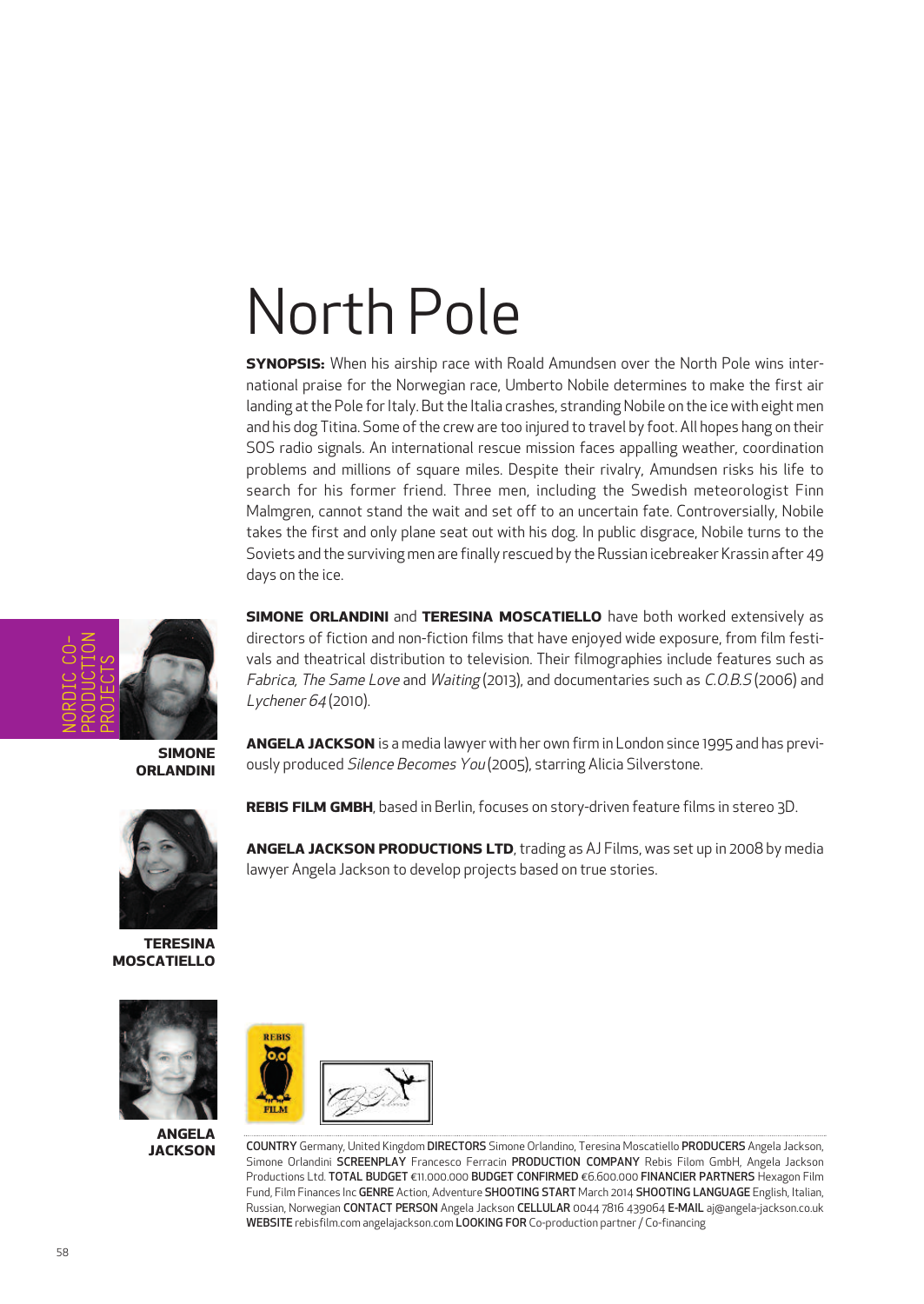# Our Best Time is Now

**SYNOPSIS:** When his wife wants a divorce, the neurotic husband struggles to come to terms with what happened and how to get his life back. This drama comedy revolves around the troubled marriage of a middle-aged couple (Gustaf and Marianne), their two children and a large dysfunctional family.

- You're impossible to live with. I want a divorce.
- But we have dinner plans.

Gustaf is shocked. He never saw this coming. His wife for eighteen years explains that she does not love him, wants a divorce and moves out. Their seemingly perfect marriage comes to a grinding halt. Unwilling to agree to the divorce, Gustaf puts up a fight to get Marianne and his normal life back. Guided by close friends and family, Gustaf and Marianne go through a series of troubling and embarrassing episodes, hearts are broken, children are upset, friends and family are hurt and things are said that shouldn't have been. In the process, however, Gustaf discovers that Marianne was right and that their marriage had come to an end. A bitter-sweet modern take on the classical "comedy of remarriage".

**JOHAN BRISINGER** got his degree from USC in Los Angeles and began directing commercials and music videos. His debut film Suddenly premiering 2007 was a major box office hit and won critical acclaim. Among Us was released in 2010 and won three international awards. Johan is in pre-production on his third feature film Our Best Time is Now.

**MIKAEL FLODELL** was born in Argentina, raised and educated in Stockholm and later worked as a producerin the tough movie industry in LA.He owns the commercial production company Flodellfilm, one of the leading companies in Sweden. Mikael is in development on several feature films including Johan Brisinger's third film.

**DRAMA SVECIA** was founded in 2005 by the award-winning team of director and writer Johan Brisinger and producer Mikael Flodell. The aim of Drama Svecia is to develop and produce high-end feature films and TV for a worldwide audience.



**JOHAN BRISINGER**



**MIKAEL FLODELL**



COUNTRYSwedenDIRECTOR Johan Brisinger PRODUCER Mikael Flodell PRODUCTION COMPANYDrama Svecia TOTAL BUDGET €2.400.000 BUDGET CONFIRMED €910.000 FINANCIER PARTNERS Filmregion Stockholm Mälardalen, Gotlandsfilmfund, Swedish Film Institute, Nordisk Film, Liljeblad Holding. GENRE Comedy SHOOTING START Spring 2014 SHOOTING LANGUAGE Swedish CONTACT PERSON Mikael Flodell CELLULAR 0046 707 52 3439 E-MAIL mikael@dramasvecia.se WEBSITE www.dramasvecia.se LOOKING FOR Co-financing from Norway or Finland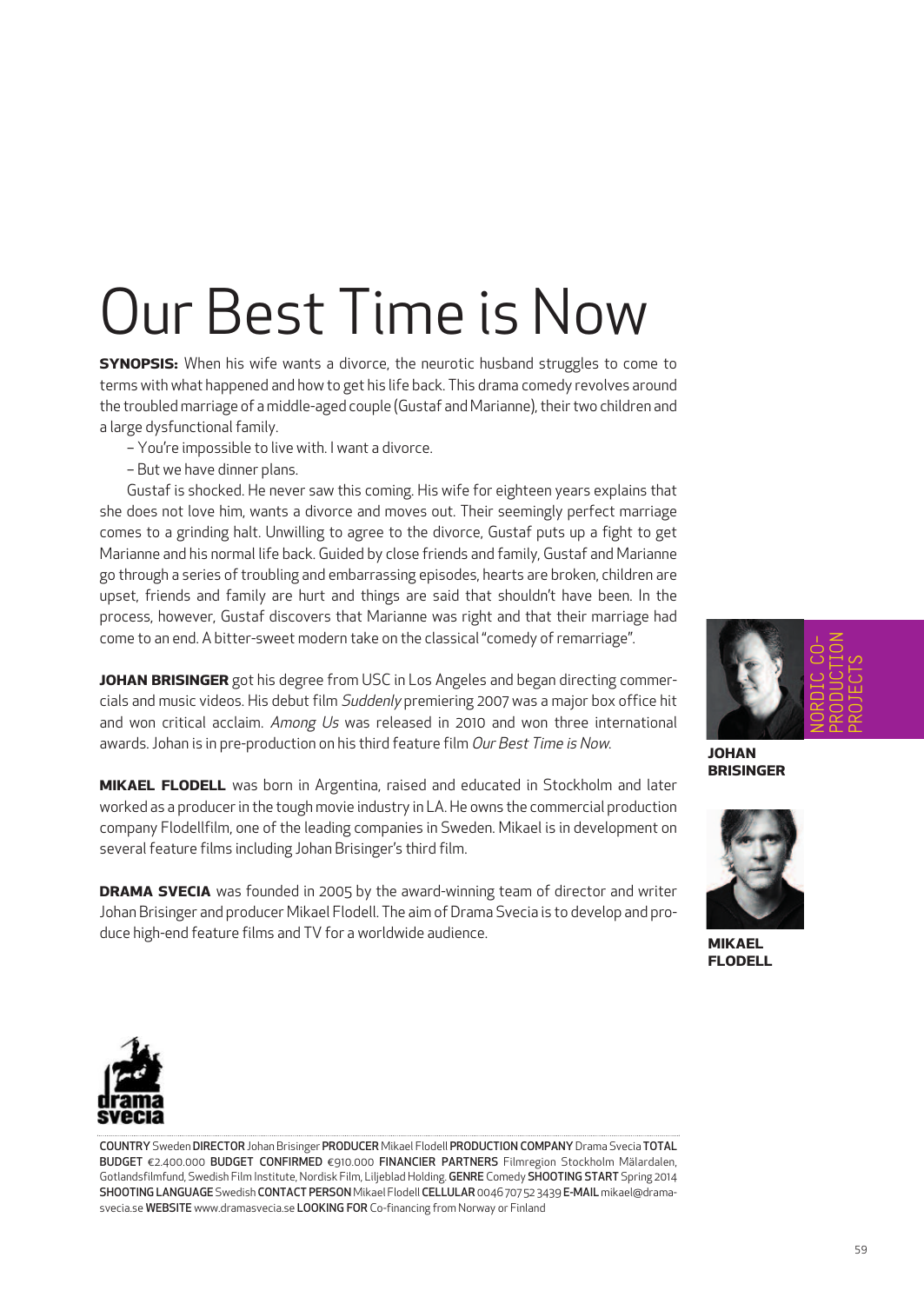## A Perfect Host

**SYNOPSIS:** A remote hydropower station is in for a change when an Indian engineer and his wife arrive to increase the plant's production. Björk, an aging fashion model, helps them move into one of the many empty houses. The Indians confide in Björk, after the engineer has had a hunting accident, that they are in serious financial straits. Björk pressures the wife to be a paid surrogate mother becauses she does not want to ruin her own figure.

As Christmas nears, Uncle, the Indian´s benefactor, comes from India to collect his debt, but finds his nephew turning into a Western degenerate and his wife's pregnancy suspect. Therefore Uncle must kill her for the honour of the family. He decides to make his move after the Christmas festivities.

The Indians learn the hard way that they are not part of the Lutheran Christmas culture. Uncle prepares himself to burn the wife alive. The plan backfires and Uncle is burned to a cinder. The Indians decide to go home to India, because they have a duty towards their family. This causes a dilemma, since the woman is carrying Björk's baby.

**GUÐNÝ HALLDÓRSDÓTTIR LAXNESS** has been in the business since 1979 as a screenwriter, producer and director. Her debut as a feature film director came in 1989 with Under the Glacier and she has since directed The Men's Choir (1992), Honor of the House (1999), Stella Goes Political (2002) and Quiet Storm (2007). In between she has written and directed TV comedies and documentaries.

**HALLDÓR THORGEIRSSON** started his film career as an art director in 1983 and has ever since been on the move as a P.D., producer and sometimes editor. He has produced 10 features, half of them international co-productions, and written and directed documentaries. Halldór has filmed outside of Iceland, in the US, Greenland, Sweden, Denmark and Germany.

**RANNVEIG JÓNSDÓTTIR** is brought up in the business and this production is her first as a feature film producer. She has worked as coordinator, A.D., P.M. and line producer on more than 20 feature films. Rannveig has produced short films and a TV mini series.



**RANNVEIG JÓNSDÓTTIR**

COUNTRY Iceland DIRECTOR Guðný Halldórsdóttir Laxness PRODUCERS Halldór Thorgeirsson, Rannveig Jónsdóttir PRODUCTION COMPANY Kvikmyndafélagið Umbi TOTAL BUDGET €1.500.000 BUDGET CONFIRMED €800.000 FINANCIER PARTNERS Icelandic Filmcentre, RUV Broadcasting, 20% Rebate GENRE Comedy, Drama SHOOTING START Winter 2014 SHOOTING LANGUAGE English, Icelandic CONTACT PERSONHalldór Thorgeirsson CELLULAR 0035 47 72 78 74 E-MAIL dori@centrum.is LOOKING FOR Co-production partners



**GUÐNÝ HALLDÓRSDÓTTIR LAXNESS**



**HALLDÓR THORGEIRSSON**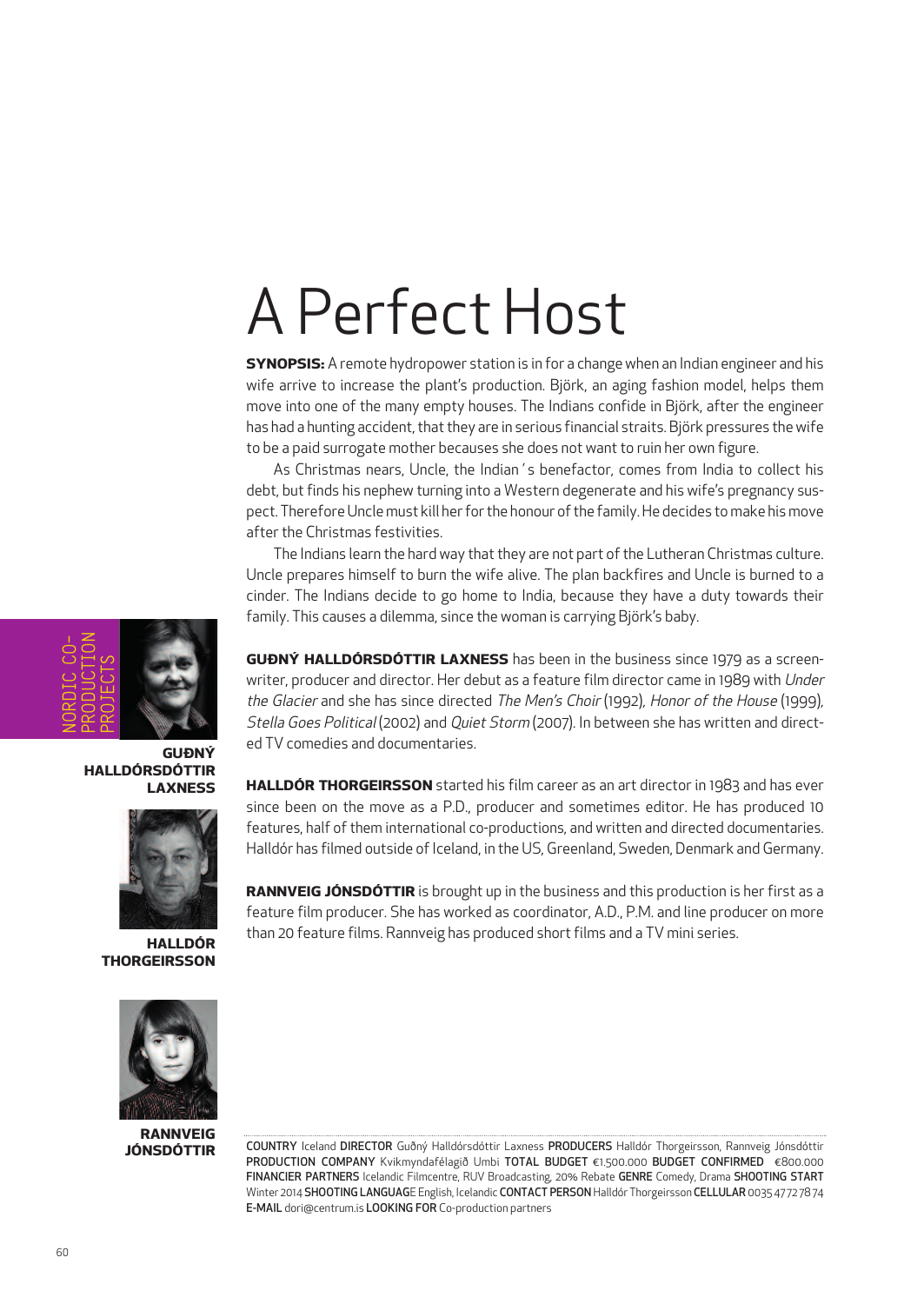## Robbi, Tobbi and the Fliewatüüt

**SYNOPSIS:** This is the story of a wonderful friendship between a boy and a robot: Tobias Findeisen, called Tobbi, likes to tinker and invent things and is a normal boy like any other – until one day the robot Robbi appears at his doorstep!

After getting to know each other and becoming friends, Robbi and Tobbi must fight a villain who not only has enslaved Robbi's parents and many other robots but is also looking to take over the human world. To defeat him, the little robot and the junior inventor build the Fliewatüüt, a vehicle that can fly, swim and drive, and with which the two unlikely friends experience unforgettable adventures. At the North Pole they meet the Inuit girl Nunu, who helps them during their trip fraught with adventure and in their fight with a seemingly undefeatable opponent.

**WOLFGANG GROOS** produced and directed his first shortfilm, Wenn Zwei Sich Streiten, in 2004. He has directed various television formats, like the TV series Rudi the Racking Pig, before his first theatrical feature debut Hangtime in 2009. He scored a box office success in 2011 and 2012 with Vorstadtkrokodile 3 and Vampire Sisters. His last film, Systemfehler, were released in German cinemas in July this year.

**BJÖRN VOSGERAU** majored in philosophy at the Universität Hamburg in 1999. After receiving his degree, he began his post-graduate studies in Cultural and Media Management at the University for Music and Theatre in Hamburg. After earning his second degree he worked for Studio Hamburg Produktion as a script editor. In 2004 Björn Vosgerau became a producer at Wüste Film, where he has produced a number of films. In 2008 he became a shareholder in the company.

**WÜSTE FILM** has been a staple of the German film industry for over 20 years. During this time Wüste Film has managed to make both smaller and larger-budget films in various genres that have touched and thrilled audiences. At the same time, Wüste Film has discovered and nurtured a number of extraordinarily creative talents. Selected films: Head-On (2004), Kebab Connection (2005), Emma's Bliss (2006), Flame and Citron (2008), Adieu Paris (2013).



**WOLFGANG GROOS**



**BJÖRN VOSGERAU**



COUNTRY Germany DIRECTOR Wolfgang Groos PRODUCERS Björn Vosgerau, Uwe Kolbe, Stefan Schubert PRODUCTION PARTNER Wüste Film GmbH TOTAL BUDGET €7.000.000 BUDGET CONFIRMED €3.000.000 FINANCIER PARTNERS LOI Sony Pictures Releasing & Studio Canal Berlin GENRE Fantasy, Adventure SHOOTING START Fall 2014 SHOOTING LANGUAGE German CONTACT PERSON Björn Vosgerau CELLULAR 0049 7676 7817 94 E-MAIL bjoern.vosgerau@wuestefilm.de WEBSITE www.wuestefilm.de LOOKING FOR Co-production partner from Nordic countries / Sales Agent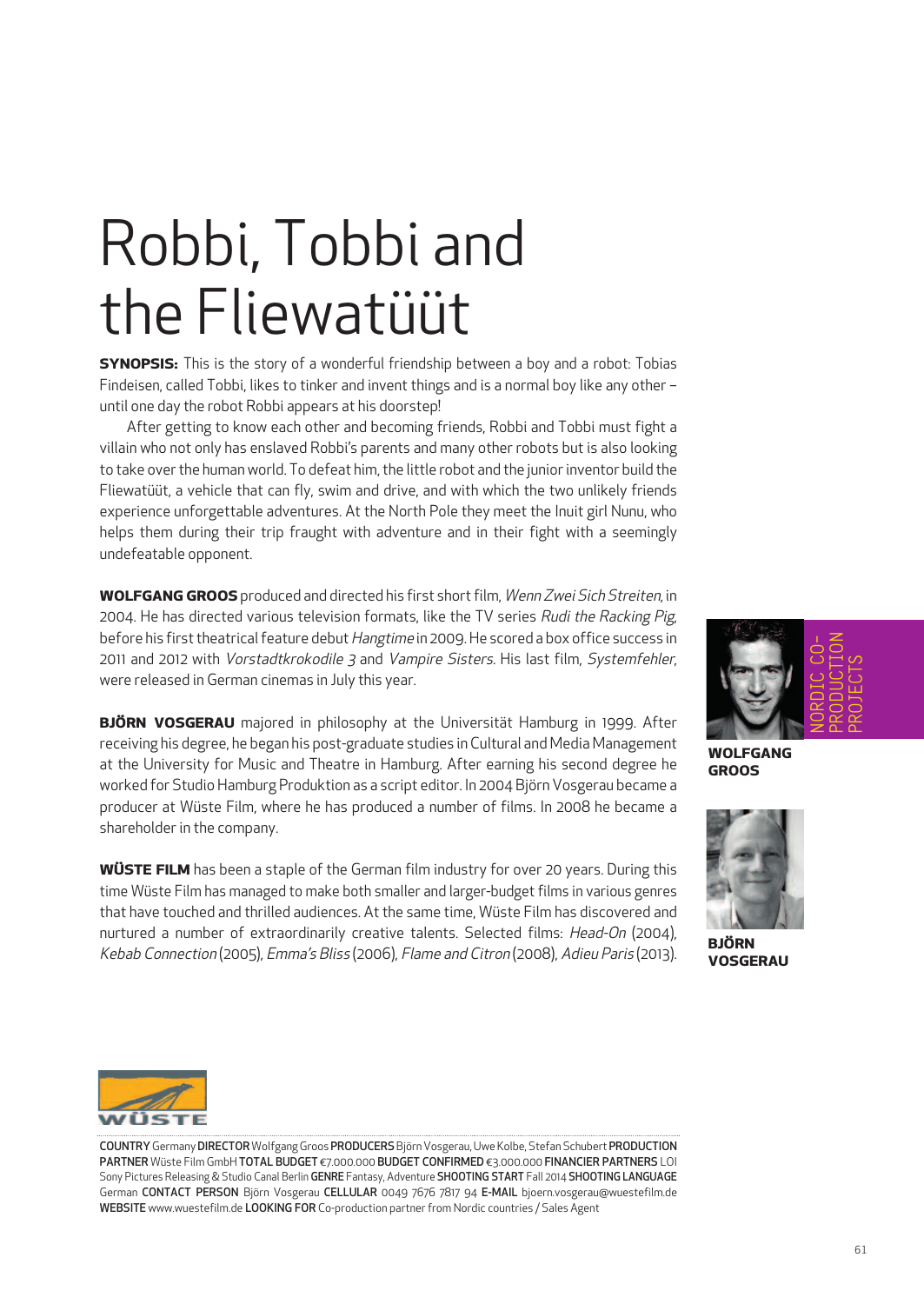# Scrappers! A Northern Western

**SYNOPSIS:** When the bank clerk Mirko (in his mid-thirties) is picked up rather urgently by a pair of strange fellows at his bank and driven to a provincial town nearby, his well-organized life suddenly falls apart. He learns that he is the son and heir of Fiete, a recently passed away scrap dealer of some dodgy renown. In an instant, Mirko finds himself at his father's funeral – and has come to terms with his heritage.

As the involuntary head of the family, Mirko has to help his raffish tribe to keep their scrap yard which is about to be sacked by the city authorities and their slick representative Bernhard Engels. Scrap, Mirko learns, has become the new gold – and Engels wants his own personal share of it.

As if this wasn't bad enough, Mirko's half-brother Letscho, uneducated yet streetwise, doesn't accept Mirko's presence and starts his own feud. Since only a well-planned train robbery can save the yard, the two brothers have to stack up their skills and eventually act like a real family.

**MAX ZÄHLE** has been working as an editor and director of commercials, music videos and fiction formats since 2002. In 2010 he graduated from Hamburg Media School in film directing. His graduation film Raju won the Student Academy Award in 2011 and a nomination for best Live Action Short at the 2012 Academy Awards. Scrappers! is his feature debut.

**MAX ZÄHLE**



**DIRK DECKER**

**DIRK DECKER** received a Master's Degree in Business Studies and after three years in project management,Decker succumbed to his fascination for storytelling.He has worked as a freelance producer since 2005 and produced several award-winning features before founding Tamtam Film in 2012. Decker is a member of the EAVE network and the European Film Academy.

**TAMTAM FILM** was founded in 2012 by the producers Andrea Schütte and Dirk Decker, who have both been working in the industry for the past decade. Their pivotal objective is to produce premium features of all genres, entertaining and demanding in equal measure.



**ANDREA SCHÜTTE**



COUNTRY Germany DIRECTOR Max Zähle PRODUCERS Andrea Schütte, Dirk Decker PRODUCTION COMPANY Tamtam Film TOTAL BUDGET €1.800.000 BUDGET CONFIRMED €540.000 FINANCIER PARTNERS NDR, Filmförderung Hamburg Schleswig-Holstein, Nordmedia GENRE Northern Western SHOOTING START April 2014 SHOOTING LANGUAGE German CONTACT PERSONDirkDecker CELLULAR 0049 170 8189751 E-MAIL dd@tamtamfilm.com WEBSITE www.tamtamfilm.com LOOKING FOR Co-production partner/ Sales Agent

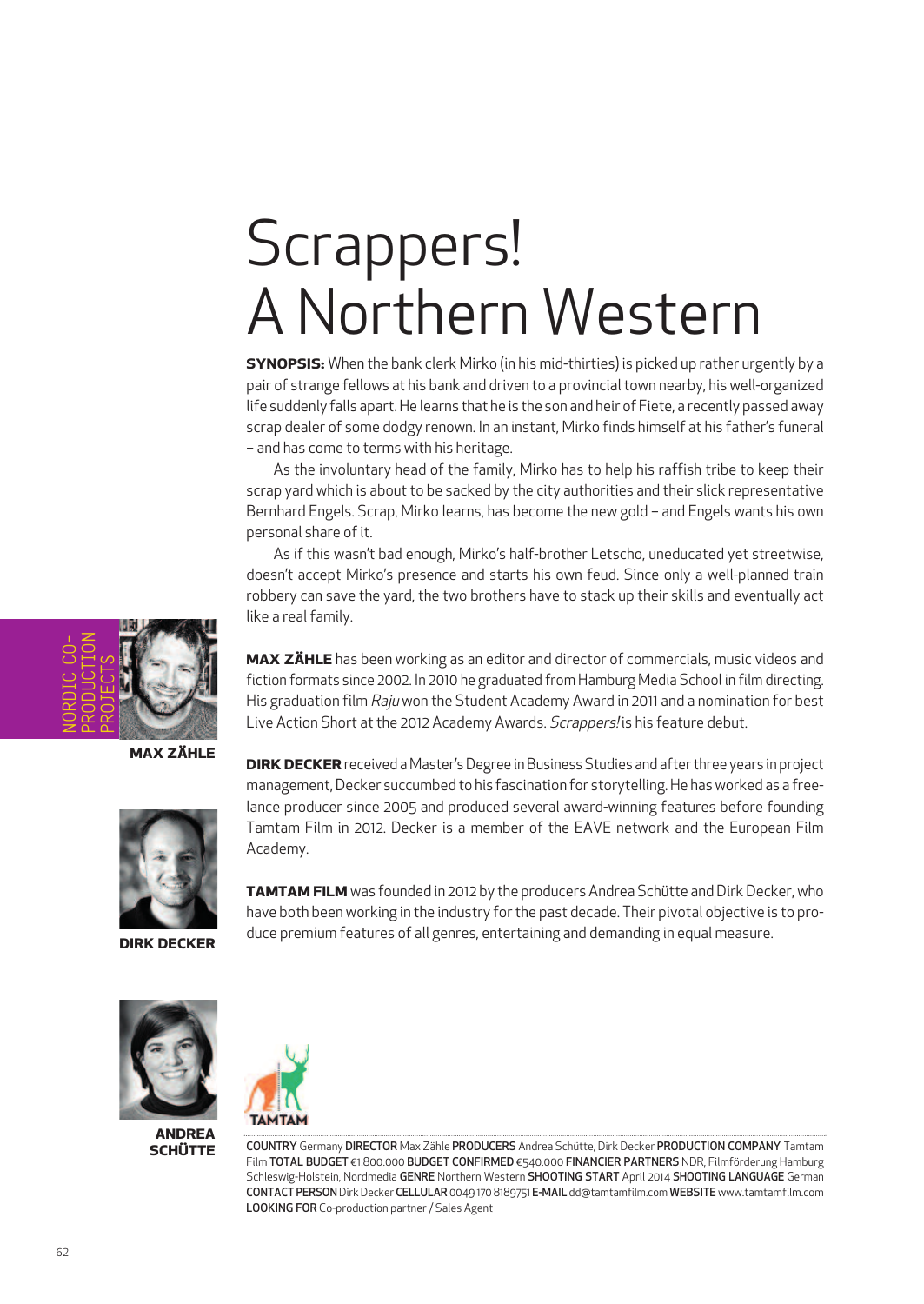## The Shadows

**SYNOPSIS:** Gerda passes away, alone in her flat, at the age of 92. As they look for any heirs or descendants the town's social services department contacts the family of Axel Geithner, where she had been employed for more than 20 years. A former winner of the Nobel Prize for Literature, Axel is today trapped in bed-ridden silence after a stroke. His son Thomas, who lives and works in his father's shadow, is called upon to provide whatever information there may be about the old woman.

After Gerda's death, the family's past comes to light, revealing a multitude of murky secrets. The life of the former domestic, whose destiny was intimately linked to the family's, constantly forces Thomas to face his own father's past, as well as the fate of his dead sister. For the lives of Axel, a national intellectual and moral figurehead, of his wife Alice, and Gerda are linked in a web of dark, unspeakable secrets.

**LUDOVIC BERNARD** is a renowned and respected First AD and Second Unit Director who has worked for Luc Besson for the past ten years. His recent credits include Three Days to Kill (2014), Taken <sup>2</sup> (2012), Mesrine: Public Enemy (2008) and Mesrine: Killer Instinct (2008). The Shadows is his first feature.

**FRANCOIS CORNUAU** founded the Arsenic agency, which specialises in communication, advertisement and marketing of cultural works.

**VINCENT ROGET** has a career that spans from French TV's most popular shows about film culture and history, to a four-year association with France's star producer Daniel Toscan Du Plantier. He has produced some forty hours of documentary and five of the most popular French film of the decade with his partner at Same Player Productions, including Poltergay (2006) and Incognito (2009).

**SAME PLAYER PRODUCTIONS** was established by producer François Cornuau and screenwriter and director Eric Lavaine. A few years later producer Vincent Roget joined the company. They have developed and implemented diverse audiovisual activities in France and abroad: feature films, cartoon movies, series, documentaries and theatre productions.



**LUDOVIC BERNARD**



**FRANCOIS CORNUAU**



**VINCENT ROGET**



COUNTRY France DIRECTOR Ludovic Bernard PRODUCERS Vincent Roget, François Cornuau PRODUCTION COMPANY Same Player Productions TOTAL BUDGET €4.000.000 BUDGET CONFIRMED €500.000 FINANCIER PARTNERS CNC GENRE Drama SHOOTING START Mid 2014 SHOOTING LANGUAGE English CONTACT PERSON Thomas Saignes CELLULAR 0033 608 92 0607 E-MAIL Thomas.saignes@gmail.com WEBSITE www.sameplayer-productions.com LOOKING FOR Co-production partner from Sweden Denmark, Norway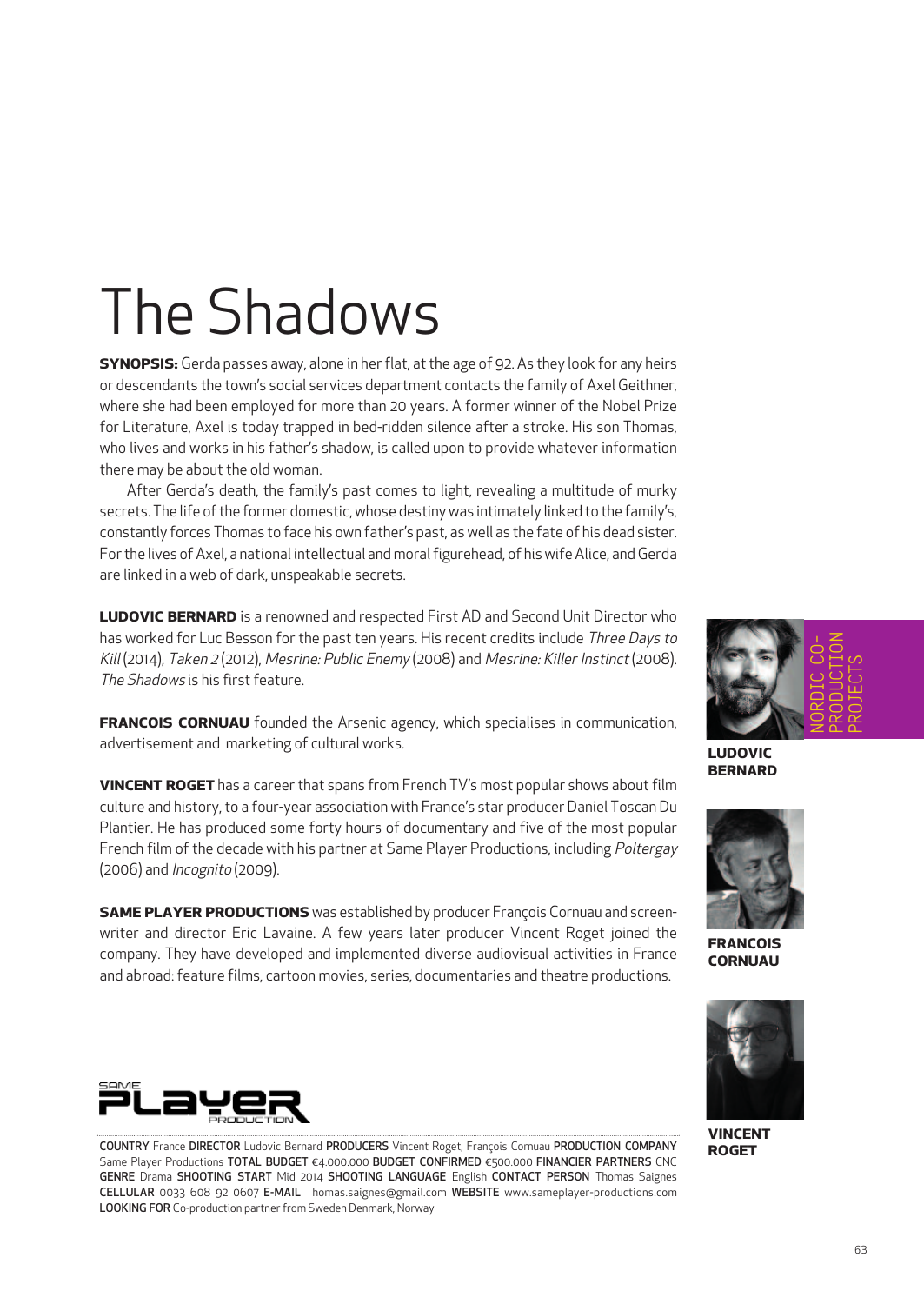# Silent Knowledge

**SYNOPSIS:** Anna, a young woman, who has just become aware of her own sexuality, knows what she wants. In the house of her foster mother, the village midwife Valborg, she predicts to herself that The Big Love will arrive. In no time Anna believes she has come across her destiny, as she falls heavily in love with Elias, who is much older, married and the father of two children. The situation does not improve by the fact that Elias's wife Rakel is a good friend of Anna's. For a while Anna believes that she has achieved full ownership over him, so she enjoys the power she's got through sex, as well as the physical pleasures, against all the strict moral norms of the 17th century.

Everything could have ended differently, and Anna survives with just a small shock. Unfortunately, below the surface of the community ingredients for an upcoming conflict are growing. A simple theft of rye sheaves turns out to be disastrous, when quarreling neighbours innocently ask for help from judge Nils Psilander, a highly academic newcomer on the small island of Åland. The biggest witch has burstinto flames in Sweden-Finland, in the year 1666.

NORDIC CO-PRODUCTION PROJECTS

> **SAARA CANTELL**



**MARKKU FLINK**

**SAARA CANTELL**'s feature films Stars Above (2012) and Heartbeats (2010) were awarded the State Quality Price for Films. Both films have travelled well and been awarded at international festivals. Her upcoming feature films are the romantic comedy The Two and Only Ones (2013) and the childrens'feature Onneli & Anneli (2014).

**MARKKU FLINK**joined Periferia in 2008.He has produced, written and directed films in the Nordic countries since the 1990s. Latest international co-productions are August Fools (2013), Miss Blue Jeans (2012) and Garbage Prince (2011). In 1999 Flink founded a regional film fund and a film commission inOulu.He acted as the ExecutiveDirector of POEM 1999-2008.

**PERIFERIA PRODUCTIONS** (est. 2002) focuses on feature films and international coproductions for all audiences. Current releases are the two Nordic co-productions Miss Blue Jeans (2012), an awarded drama comedy co-produced with the Swedish Migma Film, and the Eurimages-funded feel-good film Garbage Prince (2011), co-produced with the Norwegian Flimmer Film.

#### **Periferia Productions**

COUNTRY Finland DIRECTOR Saara Cantell PRODUCER Markku Flink PRODUCTION COMPANY Periferia Productions TOTAL BUDGET €3.000.000 BUDGET CONFIRMED €704.000 FINANCIER PARTNERS Götafilm, Nafta, Finnish Film Foundation, YLE C-Productions, Church Media Foundation, Åland regional government, Nordisk Film GENRE Drama SHOOTING START August 2014 SHOTTING START Finnish, Swedish CONTACT PERSON Markku Flink CELLULAR 00358 40 5166 504 E-MAIL markku@periferiaproductions.fi WEBSITE www.periferiaproductions.fi LOOKING FOR Co-production partner from Iceland, Norway, Germany, France / Co-financing / Sales Agent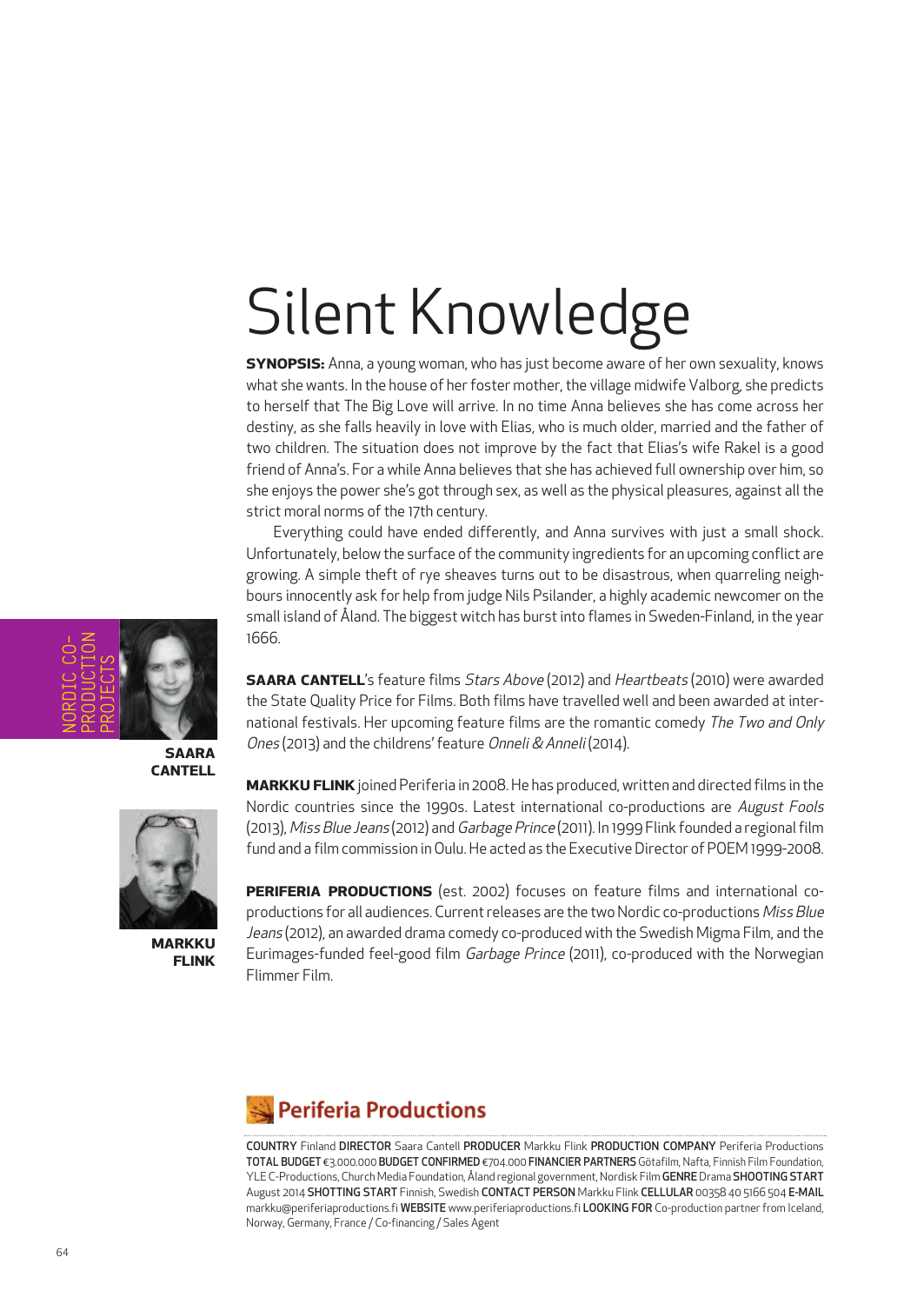# **Stavanger**

**SYNOPSIS:** In a tiny mobile home lost somewhere in the north of France, the 65-year-old Gilles wakes up sweating – the same nightmare again. A portable oxygen machine helps him breathe. During the 1970s, Gilles ruined his physical and mental health, as many other divers who installed the Norwegian oil platforms and pipelines in the North Sea. Gilles has lost everything – he abandoned his family, spent all his money, and now lives poorly, cut offfrom society. But after 30 years of struggle, he hopes to regain at least some of his dignity, through a trial by the former divers suing the oil companies in Oslo. His estranged son Yann will drive him to the trial. The reunion between them is chaotic at first but their relationship slowly builds.

**ALEXANDRE CASTRES** is an accomplished dancer, choreographer and video artist. After five years as a dancer with the Pina Bausch Tanzteater Wuppertal, he started creating his own pieces, combining dance, theatre and video. He also wrote and directed two short films, which were selected for several festivals. This is his feature film debut.

**ELIE MEIROVITZ** first became involved in film-making in 2002, when he set up a digital visual effects company. After a few years spent line-producing VFX for major French films, Meirovitz started independently producing films, both locally in France and in co-production with other countries (Israel, Romania, Germany, Turkey, Hungary). Selected filmography: Sharqiya (2012), The Human Resources Manager (2010), Naomi (2010), Bena (2009), 7 Days (2008).

**EZ FILMS** has since 2006 focused on feature films productions, and specialised in international co-productions. We cherish working with young talents, and over half of our projects are debut features. To date the company has completed eleven feature films.



**ALEXANDRE CASTRES**



**ELIE MEIROVITZ**



COUNTRY France DIRECTOR Alexandre Castres PRODUCER Elie Meirovitz PRODUCTION COMPANY EZ Films TOTAL BUDGET €2.693.000 BUDGET CONFIRMED €493.000 FINANCIER PARTNERS CNC GENRE Drama SHOOTING START Winter 2014 SHOOTING LANGUAGE French CONTACT PERSON Alexandre Castres CELLULAR 0033 683 24 2026 E-MAIL alexcastres@gmail.com WEBSITE ez-films.com LOOKING FOR Co-production partner from Norway and Germany